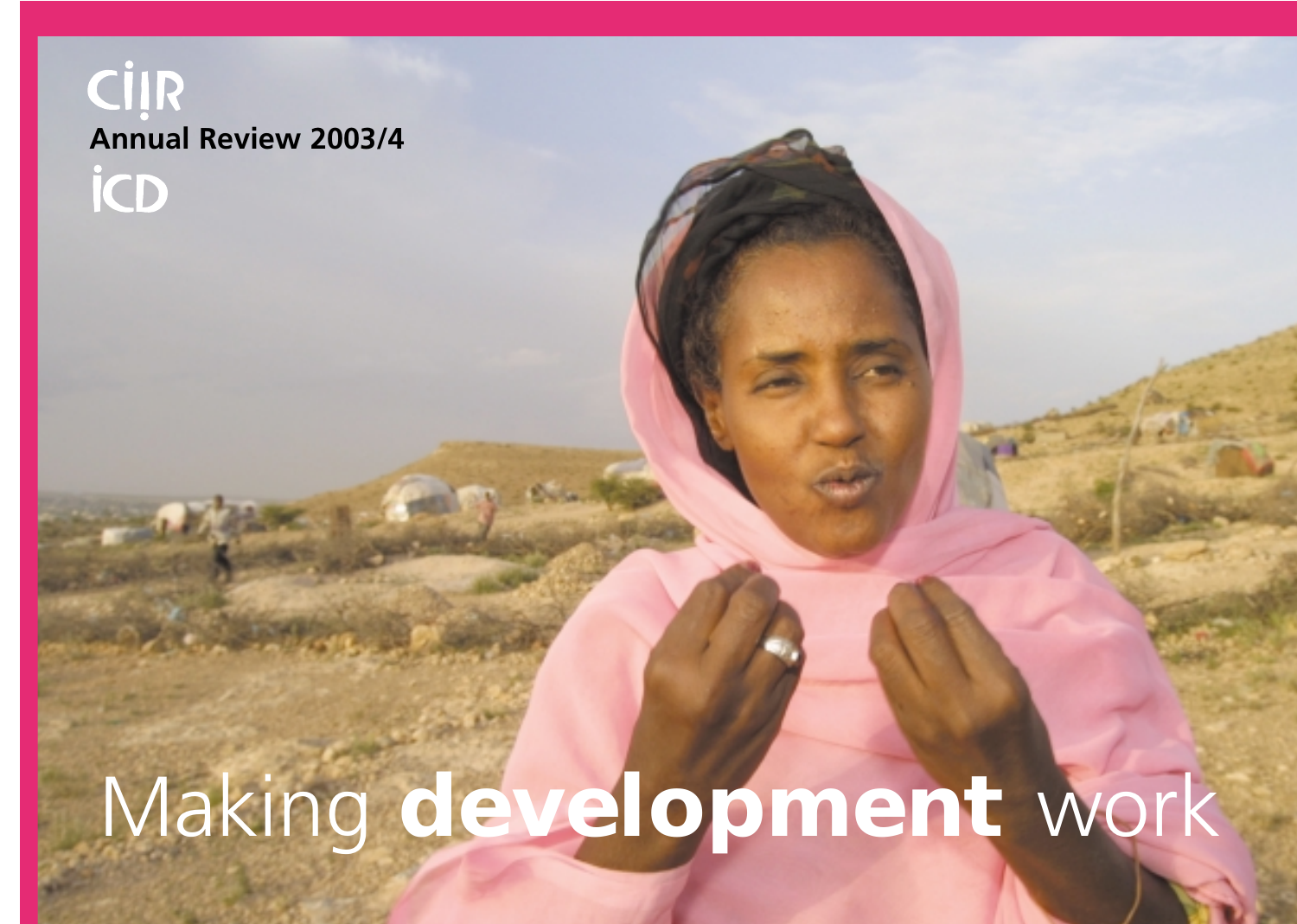

In some countries CIIR is known as International Cooperation for Development

CIIR annual review 2003/4 © CIIR 2004

For full credits see inside back cover.

Cover photos and photo opposite: Women/children at Ayaha returnee camp in Somaliland, where CIIR/ICD works with projects supporting returning refugees.

## Contents

- **4 CIIR development workers: making development work**
- **5 How CIIR works**
- **6 Director's overview**
- **8 Latin America and the Caribbean**
- **14 Africa and the Middle East**
- **20 Asia**
- **25 Other work in 2003/4**
- **27 Finances**
- **30 People and places**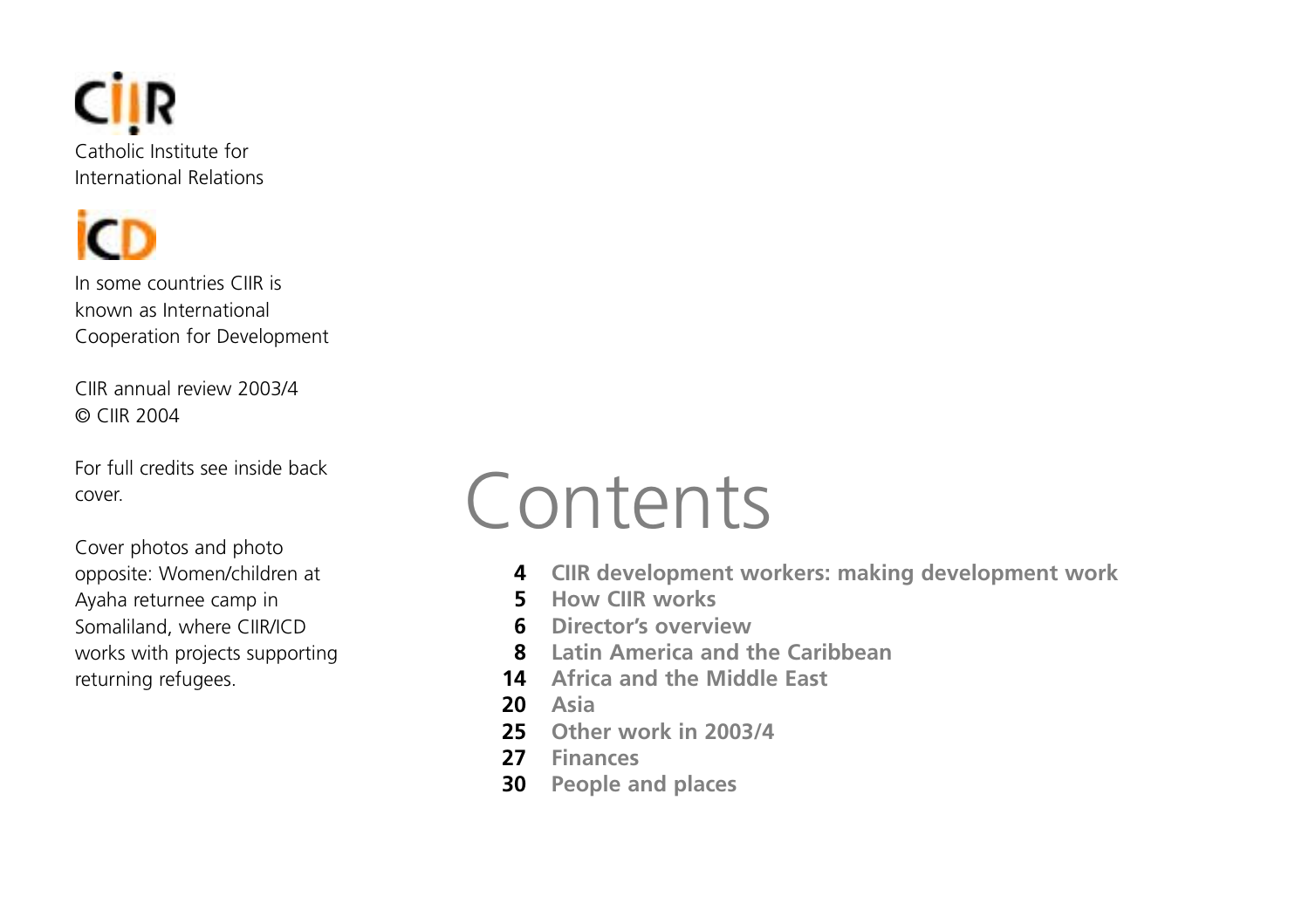

# Making **development** work

**'Development is not about helping people worse off than oneself, nor is it about "making people see" what they are missing.** 

**'Development work is about questioning, challenging, stretching and reconstructing the world around us so that it fits us better and we fit it better.'**

**– Charlotte Weinberg, CIIR/ICD development worker**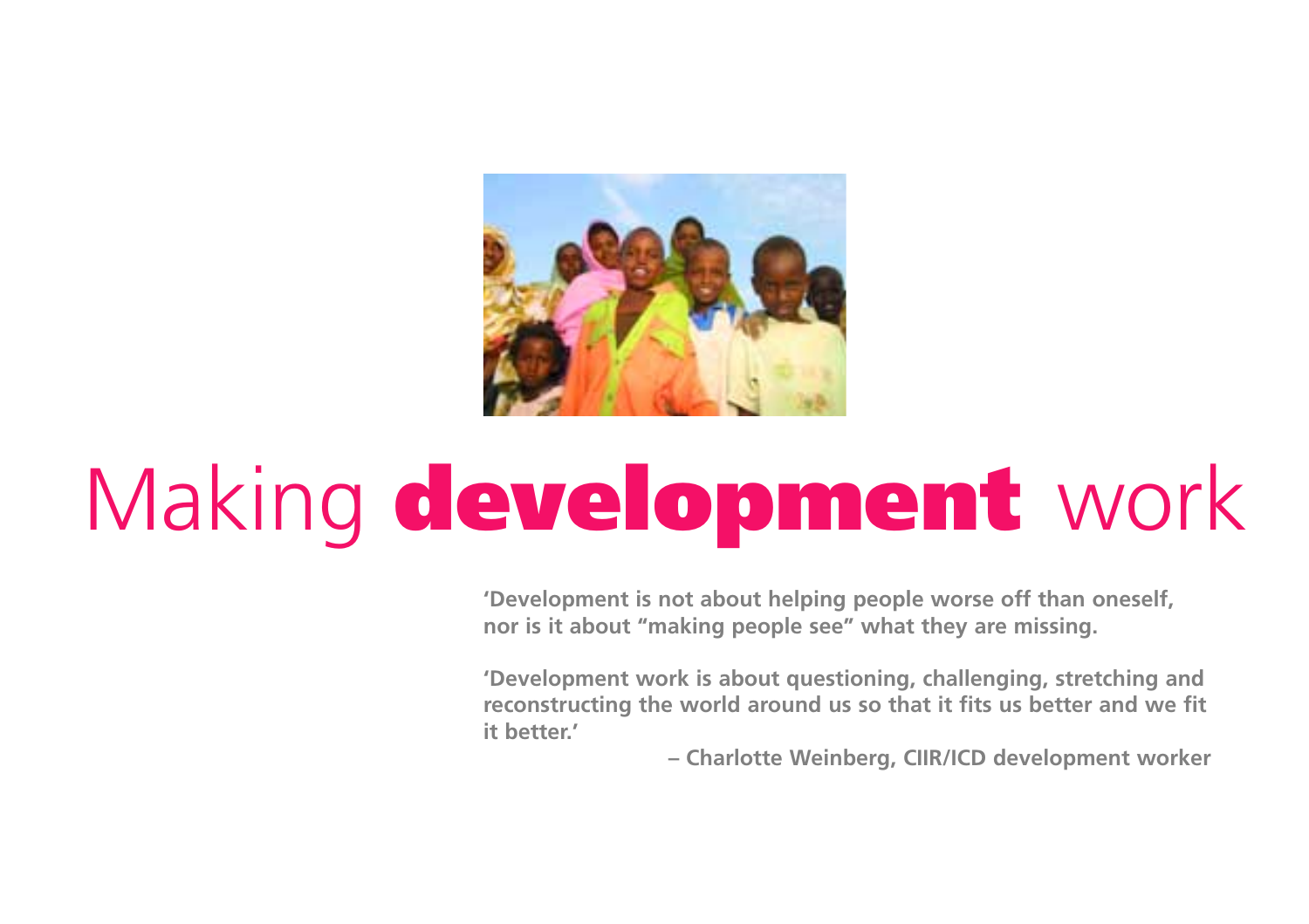## **CIIR development workers: making development work**



*Some of the cast of Nicaraguan soap opera 'Sexto Sentido'.*

**CHARLOTE CONSIDER IS ONE OF SO CONSIDER AND CONSIDER IN 11 countries throughout the world.**<br>She has been working in Nicaragua since **CIIR/ICD development workers working She has been working in Nicaragua since January 2002 as an adviser on youth and gender issues with Puntos de Encuentro, an organisation that produces the only Nicaraguan soap opera shown on national television that tackles issues such as gender violence, drugs, HIV and AIDS, and teenage pregnancy.**

Charlotte's role is co-editor and coordinator of the scripts, stories and messages developed in the TV series. This involves research and consultation with

**'Development is about creating an environment that values the different potentials in all of us; support systems that encourage and develop our self-belief; and ways to make changes that we can feel benefit our lives in the long term.'**

**– Charlotte Weinberg, CIIR/ICD development worker**

relevant organisations and individuals. For example, on the theme of adolescence and growing up as a girl, she worked in collaboration with the project Entreamigas and a group of 14 year-old young women who helped design the story ideas and dialogues.

'My job is about developing approaches that challenge discriminatory attitudes and behaviour and reach marginalised and disaffected youth in ways that do not negate their own agendas, needs and desires,' says Charlotte.

During the year Charlotte also worked on Puntos de Encuentro's national campaign 'We need to be able to talk' – a strategy for creating an appropriate environment in which sexual abuse and HIV can be talked about, revealed and destigmatised so that young people have a chance to take care of themselves and each other.

'Development can be measured and achieved,' says Charlotte, 'and I have my own indicators to measure my development and the development of the work that we are doing. These have to do with how much I and the young people my work is aimed at feel in control of the decisions we make and the information we have access to, the judgements and risks we feel able to take and the way we feel we communicate and seek support when we need it'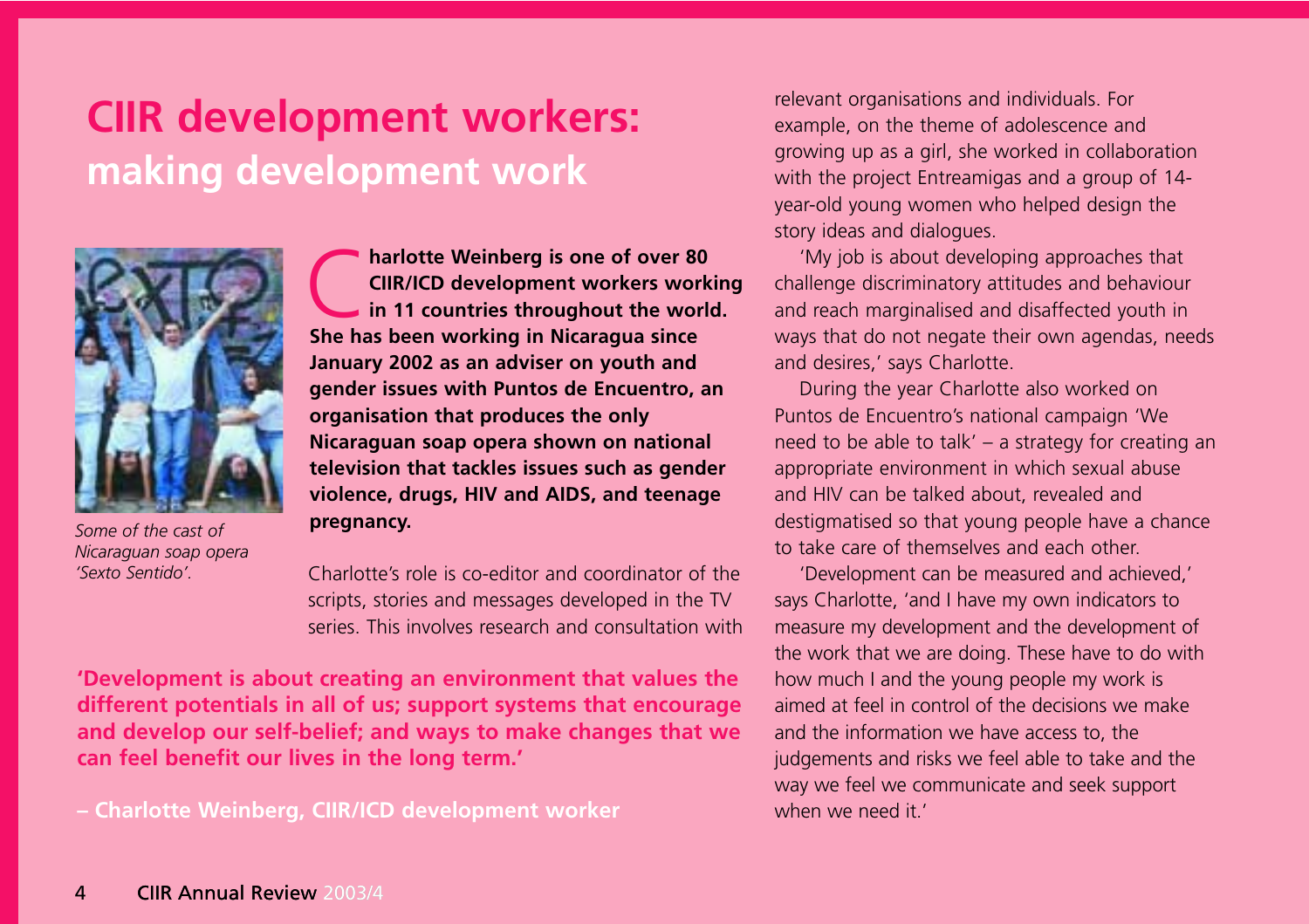

**'I believe in international solidarity. I believe that the world can and should be a better place.'**

**– Marysol Barbarro, a CIIR/ICD development worker with a teacher training institute in Peru**

## **How CIIR works**

**CIIR's approach to sustainable development** and the eradication of poverty involves<br>a combination of skill-share and advocacy. Our development workers share their skills **CIIR's approach to sustainable development** and the eradication of poverty involves a combination of skill-share and advocacy. Our development workers share their skills with partner organisations in 11 countries, aiming to strengthen the efforts of people as they work towards socially just development. Based on this experience and led by the views and concerns of our partners, we seek change at a local and international level to the unjust structures, policies and attitudes that exclude the poor.

> Our aim is to turn people's rights – such as to health and education, housing, work, and freedom of expression and association – into reality. But this is not something we attempt on our own. Our approach is to support the empowerment of partner organisations so that they can find solutions that are appropriate to their needs, culture and context. For us, development is a process of mutual learning. We recognise that we are in this together – and that together, we can make development work.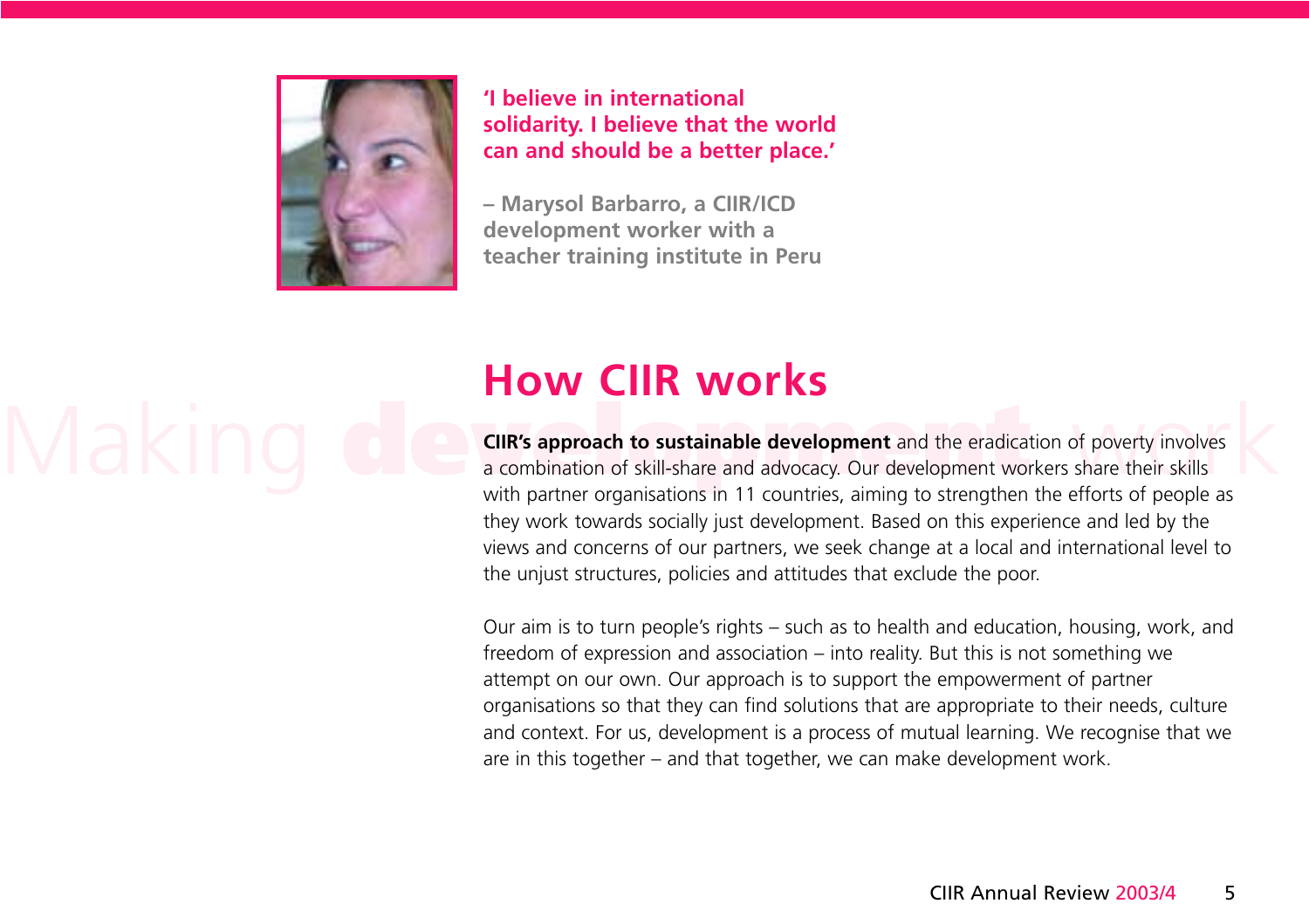#### **Director's overview**



**Christine Allen** CIIR executive director

**When I tell people I work for an**<br> **poverty and promoting sustainable**<br> **development** they often react by talking **organisation committed to tackling development, they often react by talking about aid or humanitarian emergencies. It's not surprising that people think that way, but development is different, and CIIR/ICD works to tackle poverty and its causes in a much more long term way.** 

CIIR works through development workers who provide a means for partner organisations and the people they support to fulfil our mission: of having life in all its fullness, and a life that they can exert some control over. It's a complex task, and there are few easy answers, but it can be achieved.

Development workers offer practical support and assistance to partners, and enable and encourage them to bring about practical change. Increasingly, development workers are also helping partners to find ways to affect change in policies which cause, maintain or exacerbate poverty and inequality. This advocacy work had previously been done only by CIIR in London, but our process of combining the two approaches is bearing fruit. We see more advocacy being undertaken by partners themselves with support from development workers and the engagement of CIIR/ICD staff. CIIR has continued its international advocacy agenda, but this is rooted in a close partner relationship.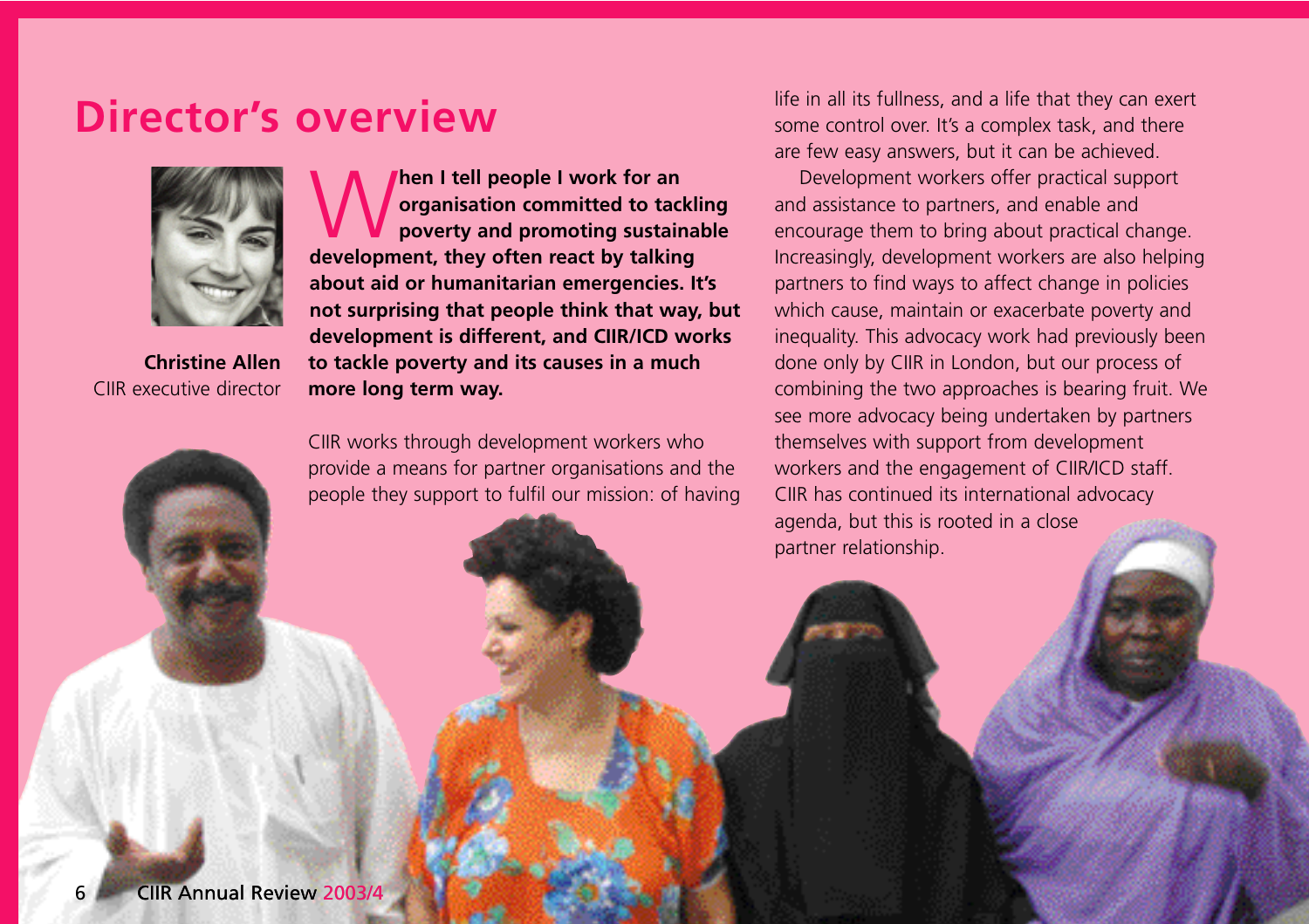This review gives you just a flavour of our work in the three regions of Latin America and the Caribbean, Africa and the Middle East, and Asia. Each section includes an illustration of the work of a development worker and a sample of other work across the region. Following the regional sections, there are also some examples of other advocacy and communications work. There is much more that we could have said, so please visit our website for more information, or you could sign up for our regular e-news service!

Development is not often in the media, and communicating it continues to be a struggle. Yet it is vital if we are to effectively tackle the poverty and inequality that exists in the world. This year we have sought to improve our communications. This has a dual purpose: to let people know about the organisation and our work, but more importantly, to increase awareness and discussion on the key issues and the perspective and concerns of our partners, and to encourage members and supporters to act for change.

We have been working on improving our website during the year (launched October 2004) and we aim to develop it further, especially to facilitate partner involvement and discussion on specific issues. We have revised *Interact*, our regular magazine, with favourable reactions. We are a member of the Trade Justice Movement and are

active in the organisation of churches' activity around the G8 summit in 2005.

a development worker and a sample of other work around the world who work with such dedication<br>across the region. Following the regional sections, and professionalism. I also want to thank the Board<br>there are also some exa It has been another busy year and I want to pay tribute to all the staff and development workers around the world who work with such dedication and professionalism. I also want to thank the Board members who give their time and expertise with generosity. I want to thank the members and supporters who provide financial support and active solidarity to CIIR and our partners.

> CIIR has always worked with people of all faiths and none, but working with churches and faith groups is becoming more of a priority. As well as there being many opportunities, we cannot forget that it is an imperative for faith communities to actively respond to the poverty and injustice that exists in our world. This underpins our organisational values, which we finalised during the year – a process which came out of an earlier consultation with stakeholders, including country based staff and partners.

> These values stress our commitment to partnerships and our concern for the poor and marginalised, especially for women, and affirm the faith roots which inspire and motivate the organisation's work to tackle poverty based in our concern for justice, peace and solidarity amongst peoples. These are words; to see how they translate into action – just read on.

*Pictured opposite: CIIR/ICD development workers in Yemen Dr Ahmed Hamoud (left), Zahra Nouman (second left) and Hassina Mohamed Ali (right) with Yemeni counterpart Bahja Abdulla Essa, now head of the training department in the Hodeidah health office.*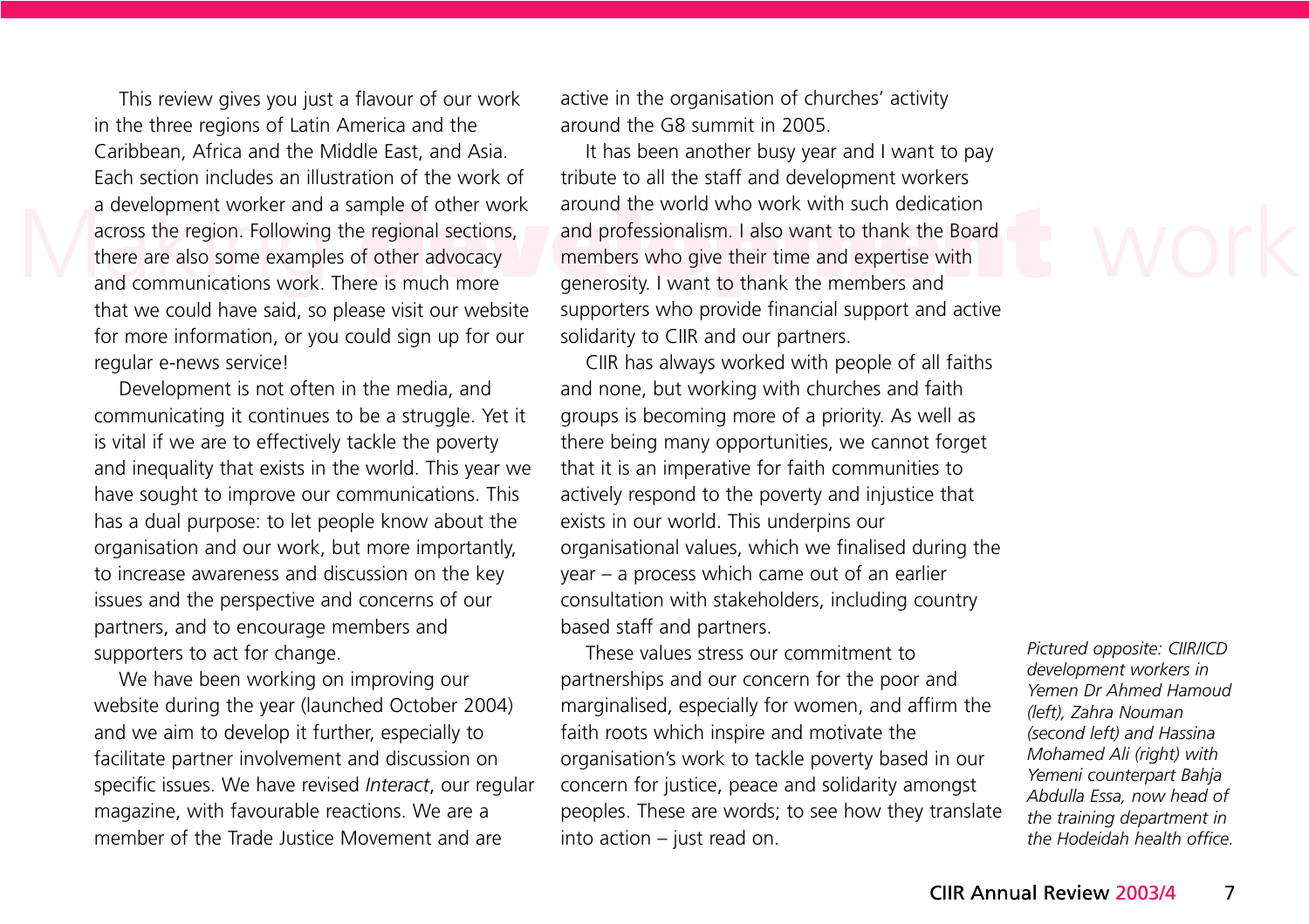*Joarlin (in wheelchair), a seven-yearold boy with spina bifida at the Los Pipitos centre in Condega, Nicaragua* Ø,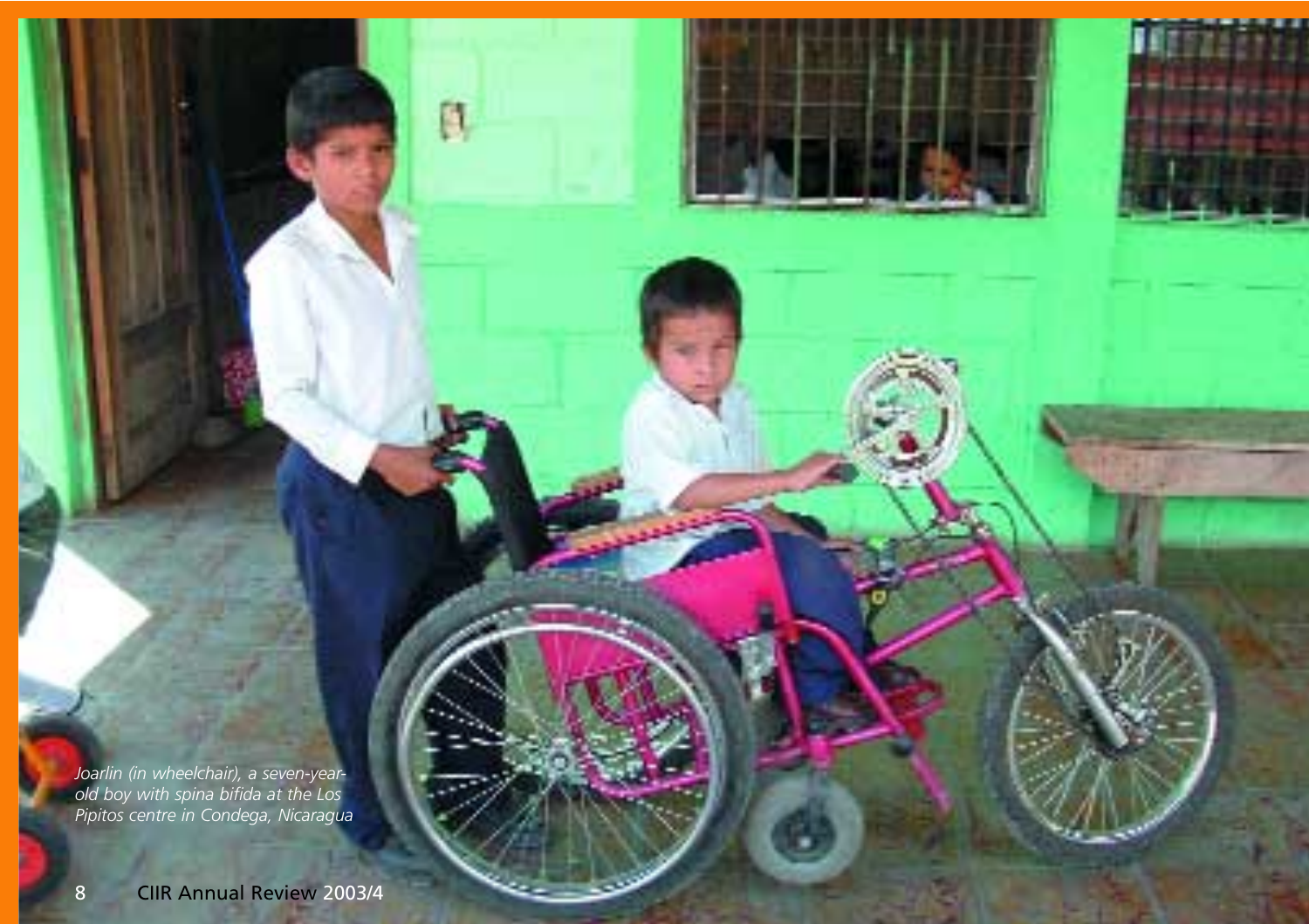#### **Putting ideas into action**



**cestor Pardo, a speech therapist from**<br> **colombia, has been at Los Pipitos, a**<br>
centre in Condega, Nicaragua, founded<br>
and run by parents to provide support for **Colombia, has been at Los Pipitos, a and run by parents to provide support for their disabled children, since February 2003. The centre assists around 450 disabled children and their families through its community based rehabilitation strategy.**

'My role within Los Pipitos Condega is to support the parents' committee and staff, giving them information about what is going on in the areas of special education and inclusive education around the world,' says Nestor. 'I try to give them new ideas to improve their work, but it's the parents who take the decisions.'

Nidia Torres, the coordinator of Los Pipitos, says: 'When we started the work of Los Pipitos 15 years ago there was nothing. It's as a result of lobbying

**'Los Pipitos is a very interesting organisation because it is made up of parents and run by parents. Basically I help them put into action the ideas they have to help their children.'**

**– Nestor Pardo, CIIR/ICD development worker**

by the parents that the government understands the need for their children to go to school. We now have six educational resources here in Condega, and two classrooms for the deaf. That is a huge achievement.'

Nidia recognises the important role CIIR/ICD development workers have played in supporting and strengthening the organisation – and in particular, in sharing their skills with colleagues. Nestor is the third CIIR/ICD development worker to work with Los Pipitos since 1996, and all have been involved in training their counterparts. Nestor works directly with the centre's educational technician – 'the aim being that when I leave, I will have left my counterpart with some new tools of the trade to aid him in his work,' he explains.

Among these tools are ways of working with teachers and communities. 'Together we work with the Ministry of Education to train teachers who work in special education as well as ordinary teachers,' says Nestor. 'We want children [with special educational needs] to be integrated with their companions on a social, communicative level, on a daily basis. We want them to be another classmate – not the odd one out, the different child, but a child who is respected.'

As Nestor says: 'I think that disabled people now have a place in Nicaragua thanks to the work of Los Pipitos.'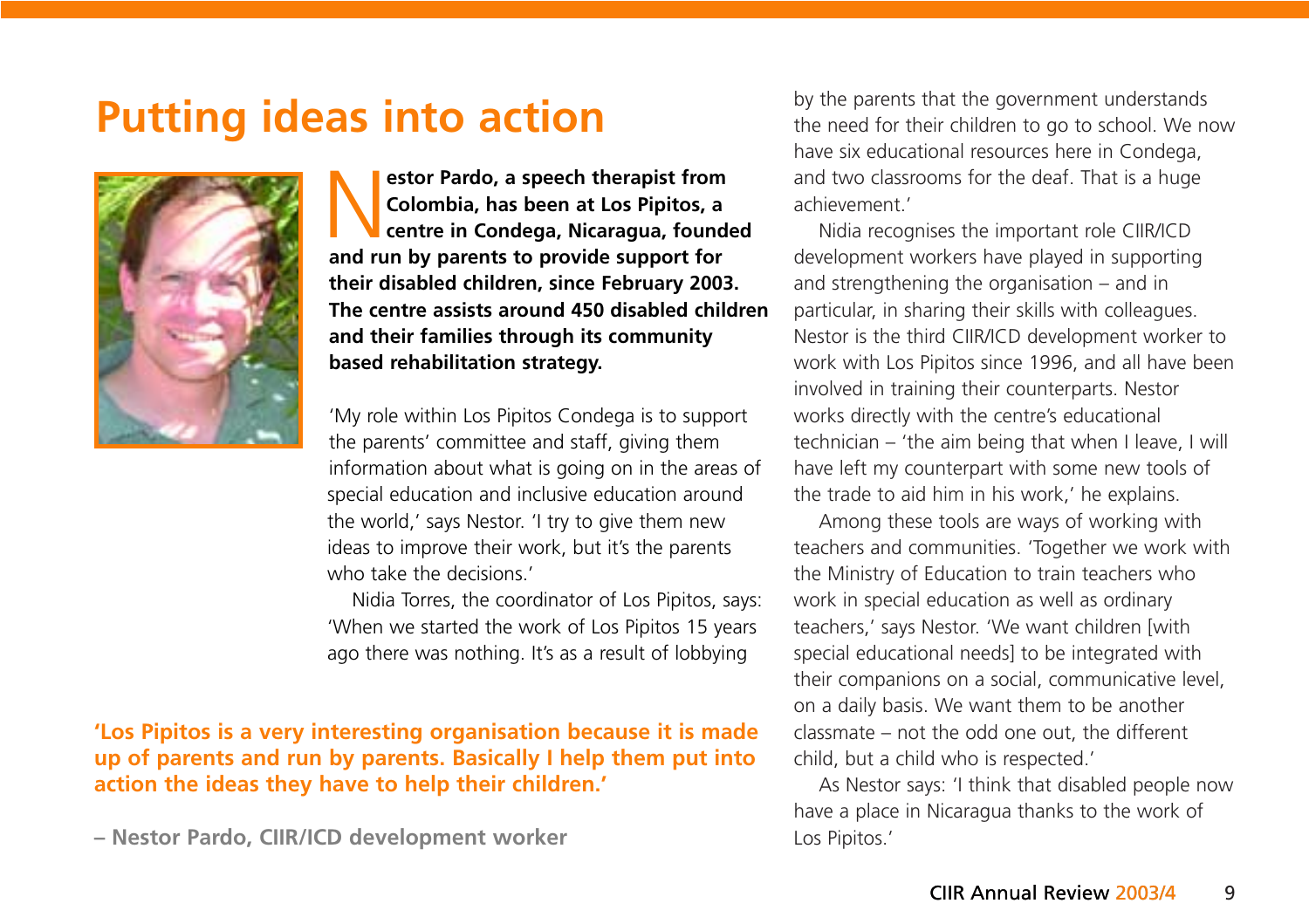

## **CIIR/ICD in Latin America and the Caribbean**

**Dominican Republic - 10 development** workers

**El Salvador** – 5 development workers **Honduras** – 9 development workers

ż. **Nicaragua** – 13 development workers **Ecuador** – 12 development workers **Peru** – 11 development workers

Figures are for development workers in post in March 2004. During the year, one development worker worked in Haiti; CIIR also undertook international advocacy on Haiti.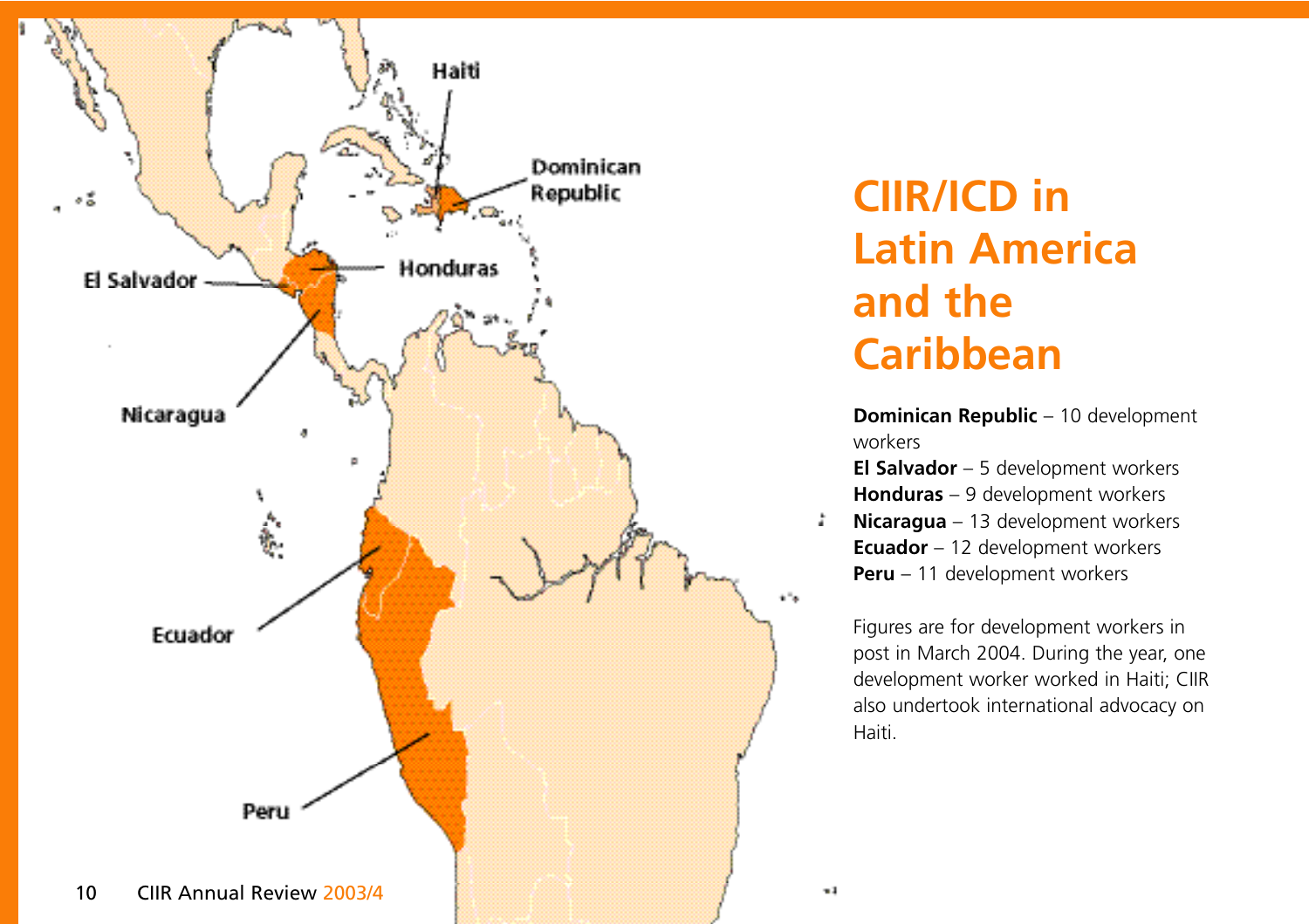

*A woman member of CIIR/ICD partner organisation Coopasol, an organic farming cooperative in the Dominican Republic.*

#### **Objectives**

CIIR/ICD works with partner organisations in Latin America and the Caribbean to:

- promote the local management and sustainable use of natural resources
- encourage greater environmental awareness and action to protect the environment
- improve income levels and quality of life for peasant farmers through sustainable agricultural practices
- improve the capacity of indigenous organisations to influence policymakers and negotiate in favour of indigenous peoples' rights
- promote greater recognition of people's right to education in their own language and according to their traditions
- transform power relations between men and women with the aim of achieving equity
- increase participation by civil society in the development of democratic practices
- improve the capacity of civil society organisations to formulate and present proposals for change.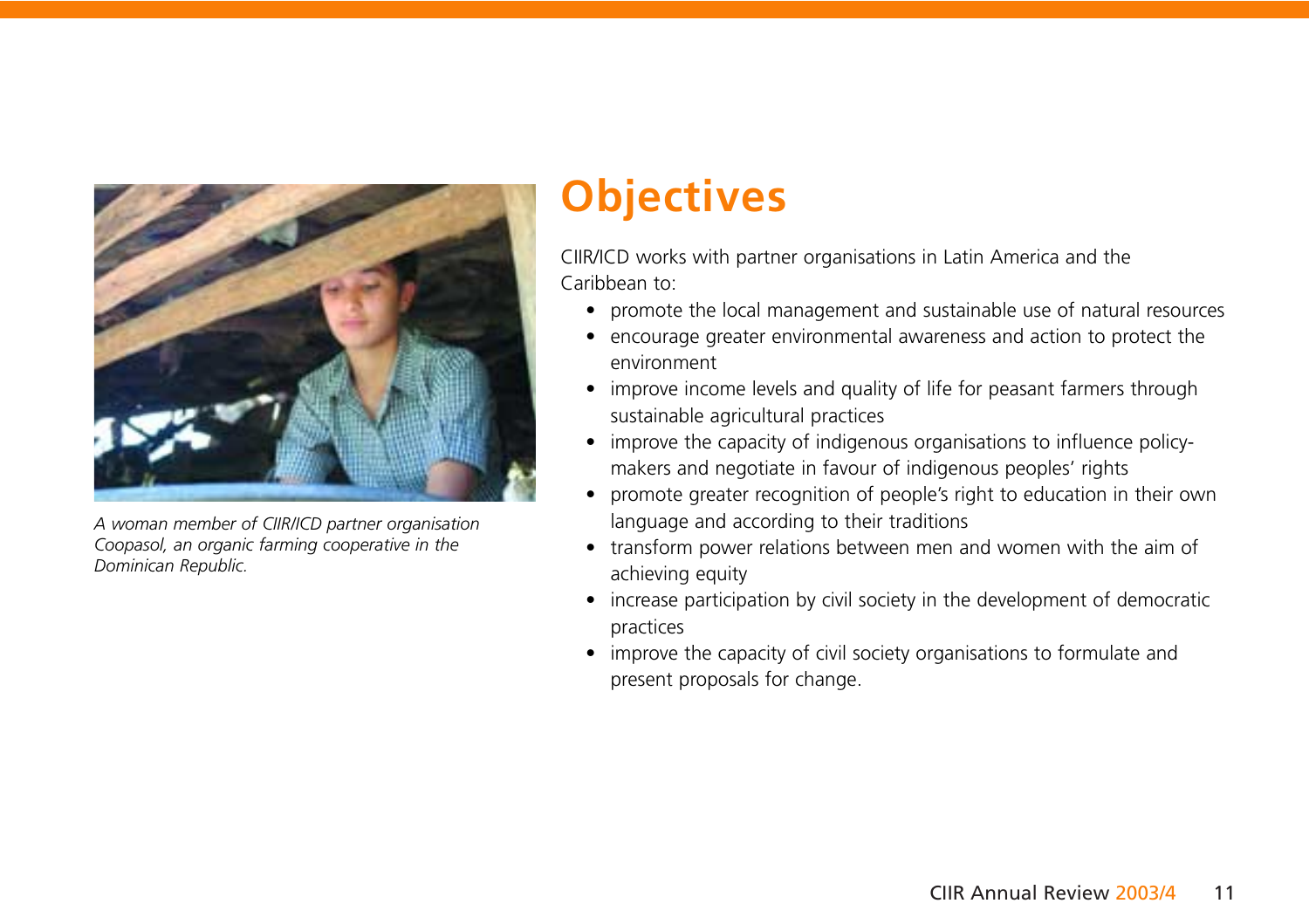## **Highlights**

#### **from Latin America and the Caribbean**

CIIR/ICD development workers contributed to continued good progress in the second year of CIIR's environmental vulnerability project in **Honduras, El Salvador** and **Nicaragua.** Achievements included a community reforestation programme in nine communities in the Nueva Segovia area of Nicaragua carried out with the partner organisation UNAG, and reductions in water pollution in communities in Honduras following the introduction of new water use and land management plans (working with partner organisation ODECO). In El Salvador, development worker Hans Joel worked with Fundación Maquilishuat (FUMA) to reduce pollution in lake Olomega and so reduce the presence of aquatic plants that were suffocating the fish population in the lake.

Development worker Ruth Escribano worked with Prolansate in **Honduras** to develop an environmental education programme for local communities. Prolansate manages several national parks in the region.



*Farmers from CIIR/ICD partner organisation Coopasol, an organic farming cooperative in the Dominican Republic.*

Development worker Florie de Jager-Meezenbroek worked in **Peru** with IDEAS, an organisation active in agroecology and sustainable rural development, to help design a training programme on gender equity (training was delivered to 571 women and 400 men) and help strengthen a network against family violence and child abuse.

Two women's organisations in **El Salvador,** Las Dignas and Flor de Piedra, developed communications strategies assisted by CIIR/ICD development workers Eva Aguilera and Azahara Villacorta. During the year Monica Calvo joined Flor de Piedra, while Angelica Valero began similar work with another woman's organisation, Las Melidas.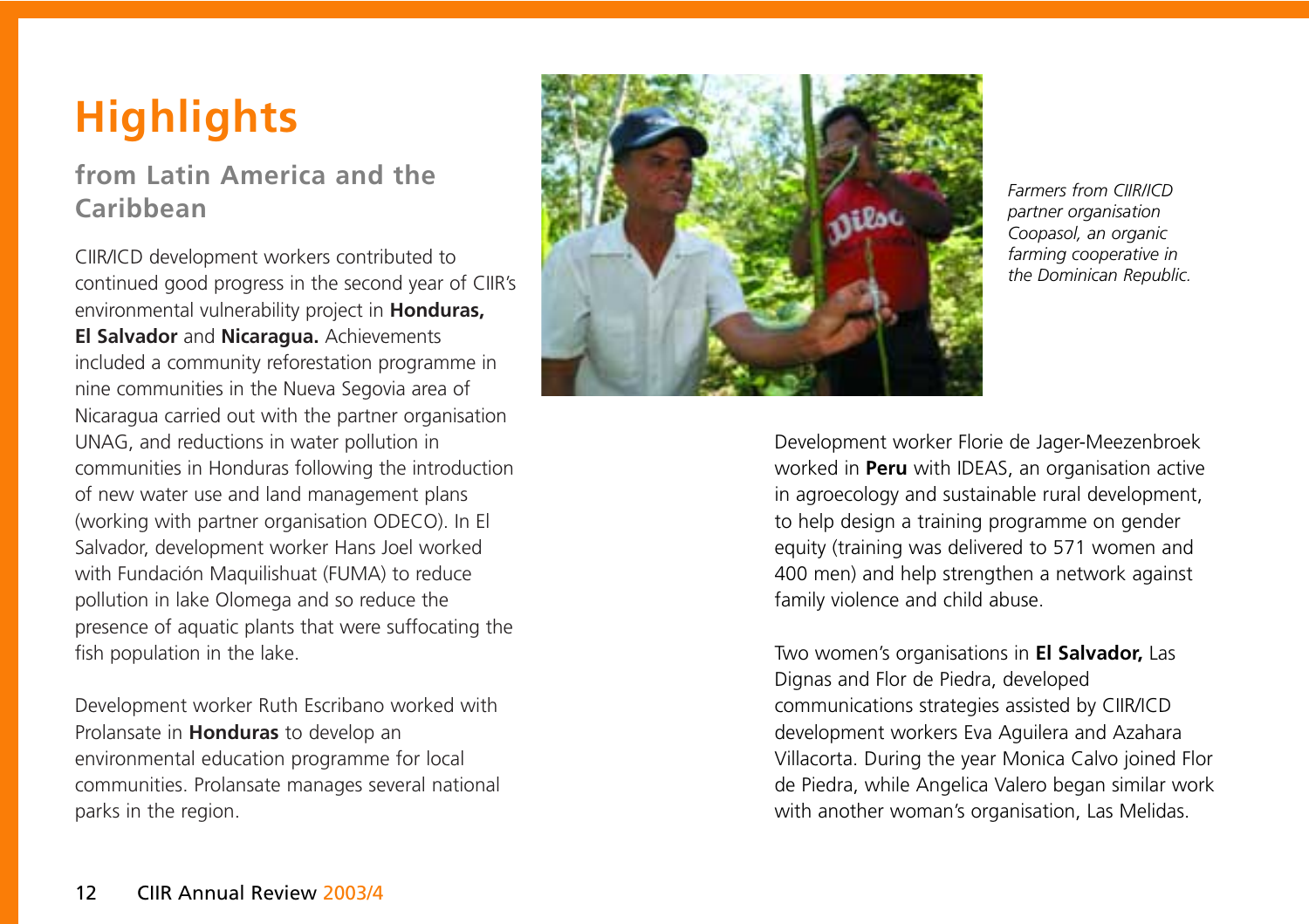Development worker Julio Olivera developed an agroecology curriculum for the indigenous intercultural university UINPI in **Ecuador**, while Soazig Rouillard and Julien Hautier worked with partner organisation FEPP to assist and strengthen small rural producers.

Development workers Sara Garcia Tarrero and Adolfo Vidal worked with Asonapvsidah, an organisation in **Honduras** of people living with HIV and AIDS, to help establish an educational program directed at vulnerable groups including children and young people, and build the capacity of self-help groups working on HIV and AIDS prevention and counselling.

> *A literacy class run by CIIR/ICD partner organisation Oné Respe in the Dominican Republic.*

Development worker Myriam Salazar worked with the Association des Paysans de Vallue in **Haiti** to train small farmers in producing organic fertiliser and using natural pesticides.

Development worker Susanne Perez worked with Pukllasunchis in **Peru** to provide training for 60 teachers from Yaurisque in intercultural education and communication and 60 from Huanoquite on discrimination suffered by bilingual children.

In the **Dominican Republic**, development worker Alice Auradou helped a network of organisations devise a strategy for monitoring the participatory budget of the town council in Villa Gonzalez, including introducing a gender perspective into the municipal budget.

Development worker Stephanie Boyd worked with Guarango Cinema and Video to publicise to national and international audiences the environmental impacts of mining projects in **Peru**. (See page 25 for more on CIIR's advocacy and communications work.)

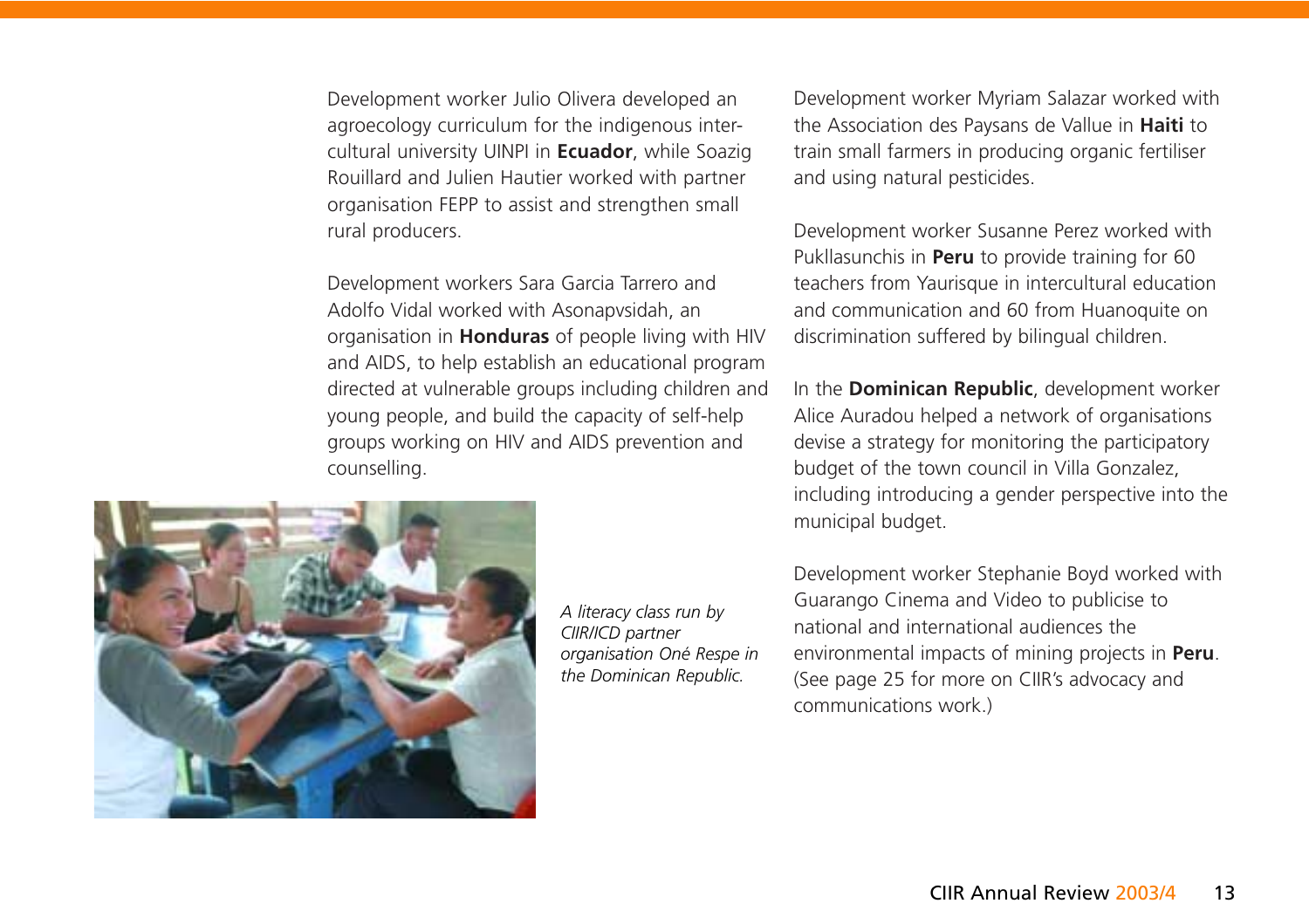*The computer lab at Amoud university in Somaliland*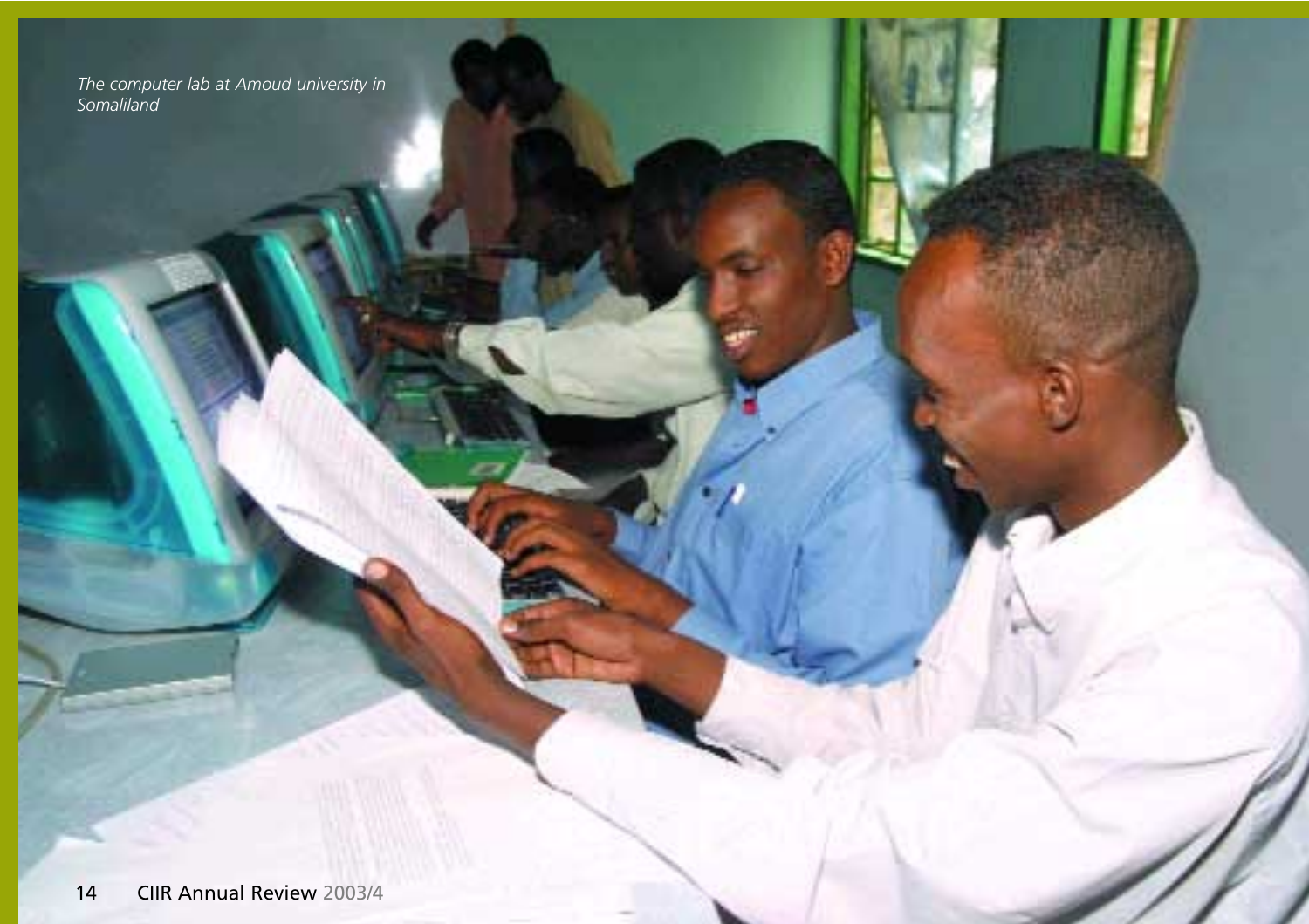## **In the right place**



**kenneth Njuguna is an information<br>
technology specialist from Kenya. He<br>
based in Somaliland, but spent a few<br>
weeks on secondment to the Omaheke San technology specialist from Kenya. He is weeks on secondment to the Omaheke San Trust in Namibia (where another CIIR/ICD development worker, Ian Agnew, has been working since 2002).**

In this short time, Ken helped update the office computer system, design and set up a website, and train a staff member in how to maintain it. Despite this, he says, OST – which works to promote the rights of the marginalised San people – was also 'a great place for me to learn from'.

Ken's open-minded approach is one that serves him well in Somaliland. 'I am working with a

**'I got an invaluable lesson about my approach to work when I asked a colleague: If you keep trying something and it does not work the way you want it to, what do you do? The answer: Change the way you do it. As difficult as it is sometimes to embrace, change should be given a chance to help us improve our circumstances – in our work and personal lives.'**

**– Kenneth Njuguna, CIIR/ICD development worker** 

counterpart from Amoud community university,' he explains. 'I share my skills with him to make sure that he can sustain the IT projects and infrastructure that we will implement during my stay in Somaliland. In return, I find myself re-learning invaluable human relations lessons with a depth greater than any I experienced in the five years I spent in the corporate IT field.'

Ken also works with 33 local NGOs that have received donations of computer equipment from CIIR/ICD. He is assessing their needs and computer skills in order to 'work towards solutions that will best suit the unique requirements of each of the organisations'. One of the local NGOs is the Activists Network for Disabled Persons (ANDP) in Hargeisa, which has 'a tiny network of five desktop computers used for training more than 20 disabled students that attend classes in a single day'.

Meeting challenges like these is what makes Ken's work so rewarding. 'I remember a particular conversation I had with a colleague soon after I came to Somaliland,' he says. 'I had found myself in a moment of uncertainty about my decision to join development work earlier in the year. As my colleague talked about her calling, motivation and commitment, I realised that she was putting in words what had always struggled to express itself in my own heart. In that instant I knew that I was in the right place.'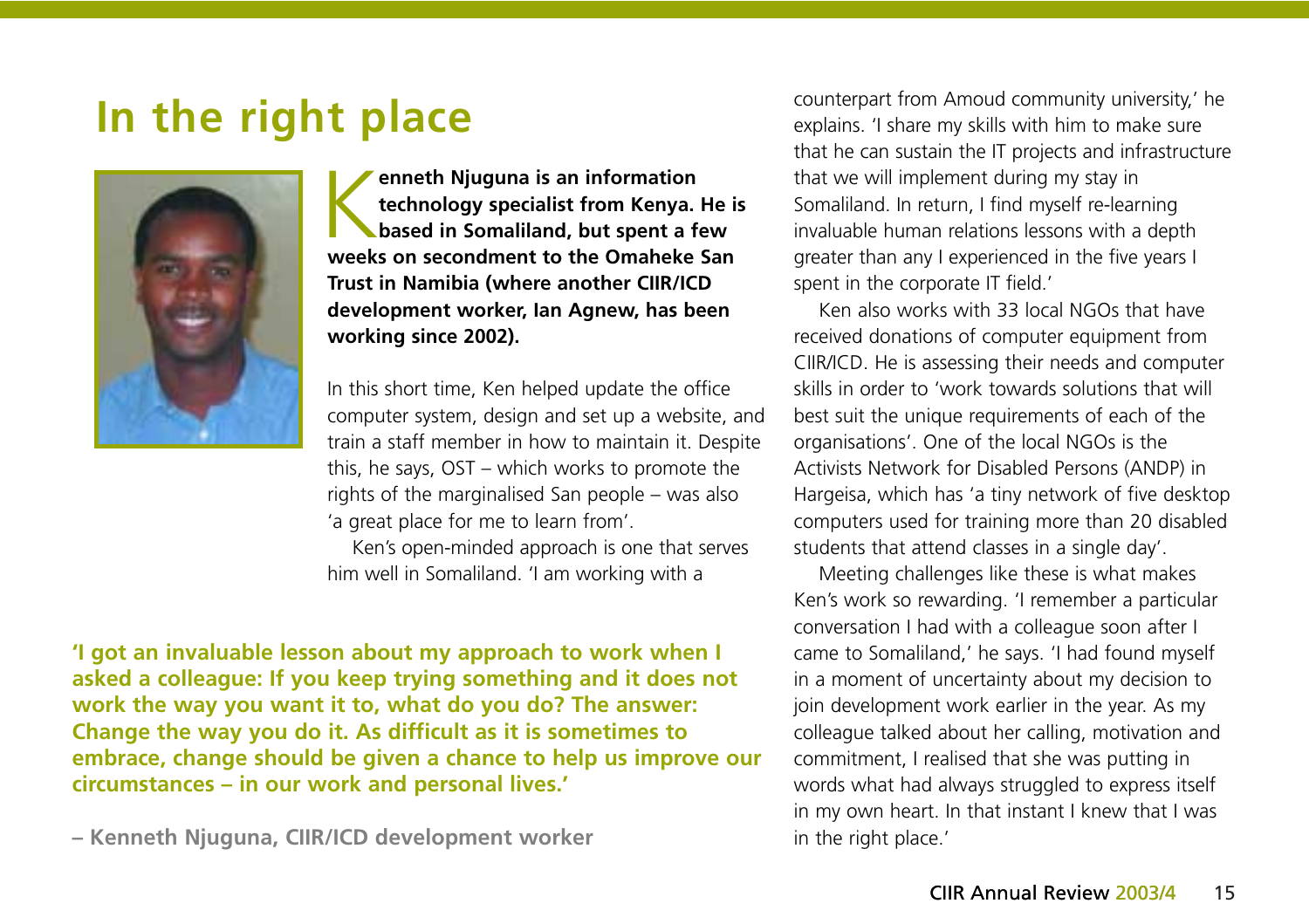## **CIIR/ICD in Africa and the Middle East**

 $\mathbf{r}_i$ .<br>الاه

**Yemen** – 6 development workers **Somaliland** – 9 development workers **Namibia** – 7 development workers **Zimbabwe** – 4 development workers

*Figures are for development workers in post in March 2004. During the year, CIIR also undertook advocacy work on Somalia and Angola (as well as on issues facing the southern Africa region in general).*

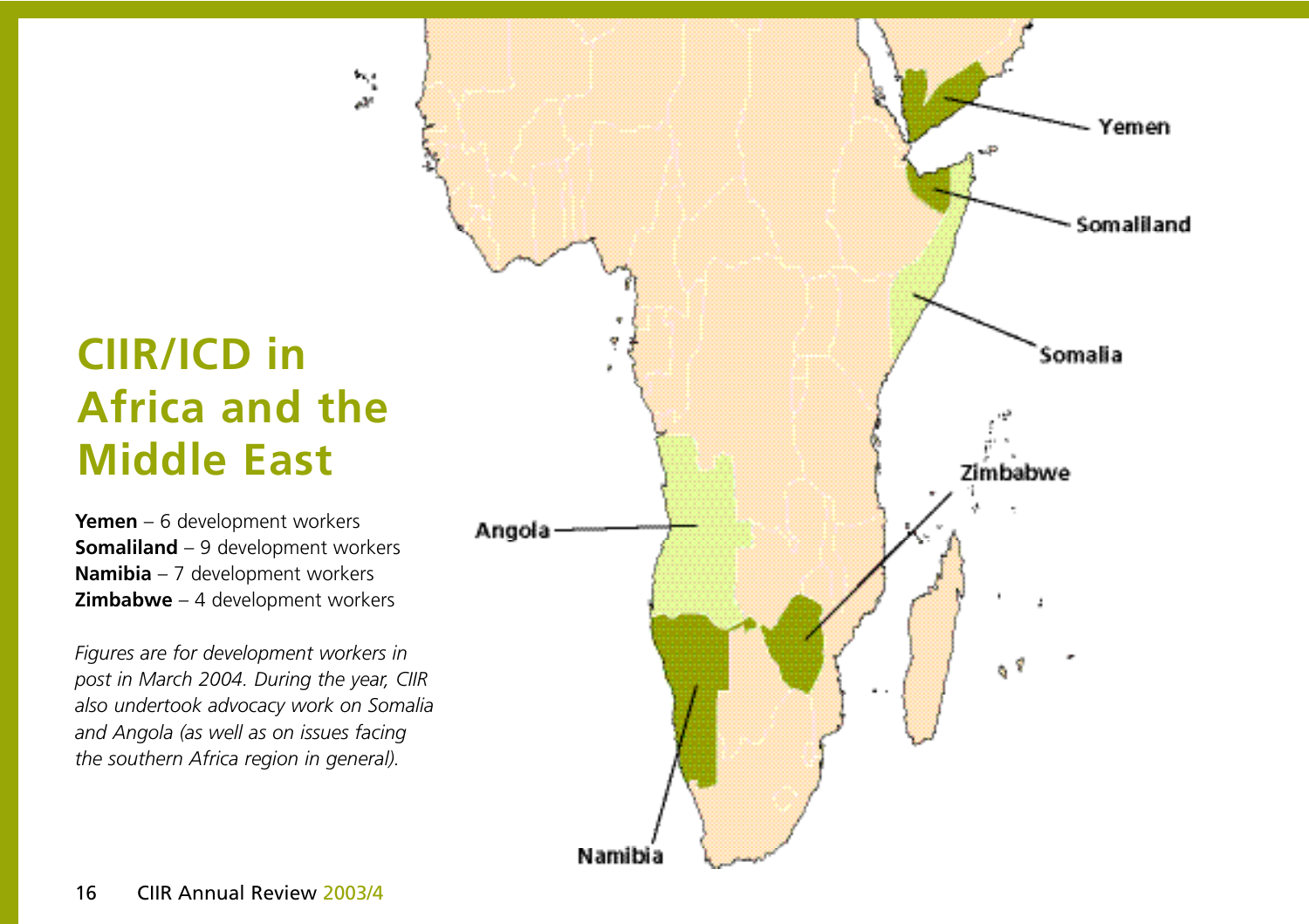

*Boys playing table football outside the Rabassa health centre in Hodeidah, Yemen, where CIIR/ICD development workers provide training and support to midwives and health workers.*

## **Objectives**

CIIR/ICD works with partner organisations in Africa and the Middle East to:

- support the development of strong human-rights-based societies
- strengthen democratic structures and advocate for equitable policies
- promote the rights of women and support initiatives to enhance their quality of life
- support indigenous peoples in standing up for their rights
- raise awareness about and promote the rights of disabled people
- ensure accessible and sustainable health care
- respond to the challenge of HIV and AIDS
- promote a balanced and socially equitable information- and knowledgebased society
- improve the capacity of civil society organisations to represent the interests of, and provide services to, marginalised groups.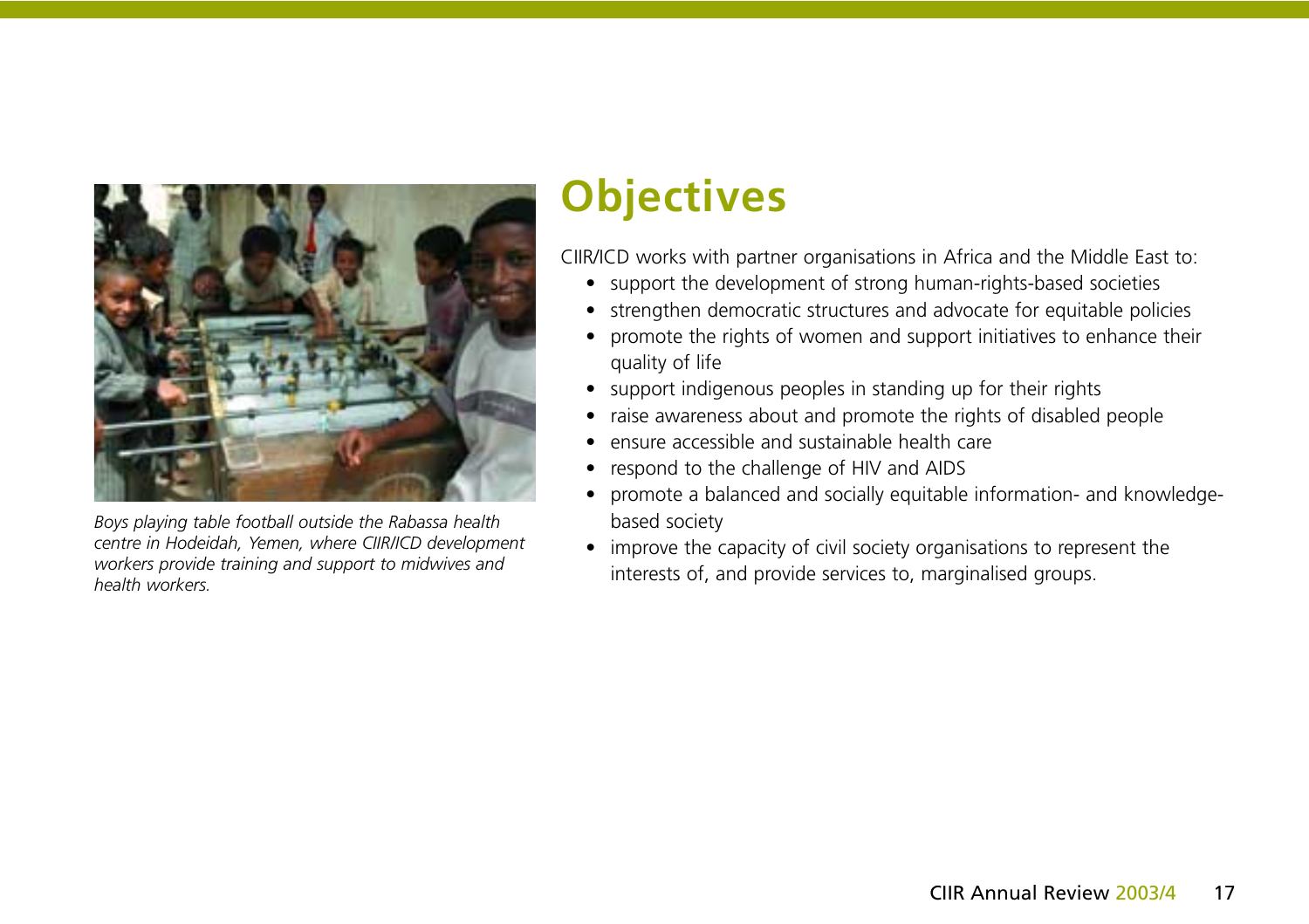## **Highlights**

#### **from Africa and the Middle East**

Development worker Anne Rimmer worked with the organisation Women's Solidarity in **Namibia** to promote awareness about rape and domestic violence by publishing pamphlets, participating in radio programmes, and providing training on gender equality, rape and violence for medical professionals, police, magistrates, women's groups, churches, communities and schools.

*A health worker at the Jebin health centre in Raymah, Yemen – one of many health workers in Raymah trained by CIIR/ICD development workers.*



CIIR/ICD development workers in **Yemen** continued to play a leading role in boosting the country's maternal and child health services, including training 22 community midwives, 18 female primary health care workers and 13 traditional birth attendants, providing in-service support and training to existing health staff, and supporting counterparts previously trained by CIIR/ICD in delivering further training.

CIIR/ICD partner organisation Batsirai, which provides HIV and AIDS services in **Zimbabwe**, began work with faith-based organisations on HIV and AIDS awareness. The work, assisted by development worker Patrick Nganzi, followed an exchange of experience with Ugandan HIV and AIDS organisations during the August 2003 CIIR/ICD regional meeting in Uganda which was attended by CIIR/ICD staff and partners from Namibia, Zimbabwe, Somaliland and Yemen.

In **Somaliland**, HIV and AIDS awareness raising forums and workshops held by CIIR/ICD development workers for politicians, media professionals, teachers and religious leaders, as well as parents and young people, has led to a noticeable change in attitudes towards people infected with HIV, replacing animosity with understanding and a degree of sympathy.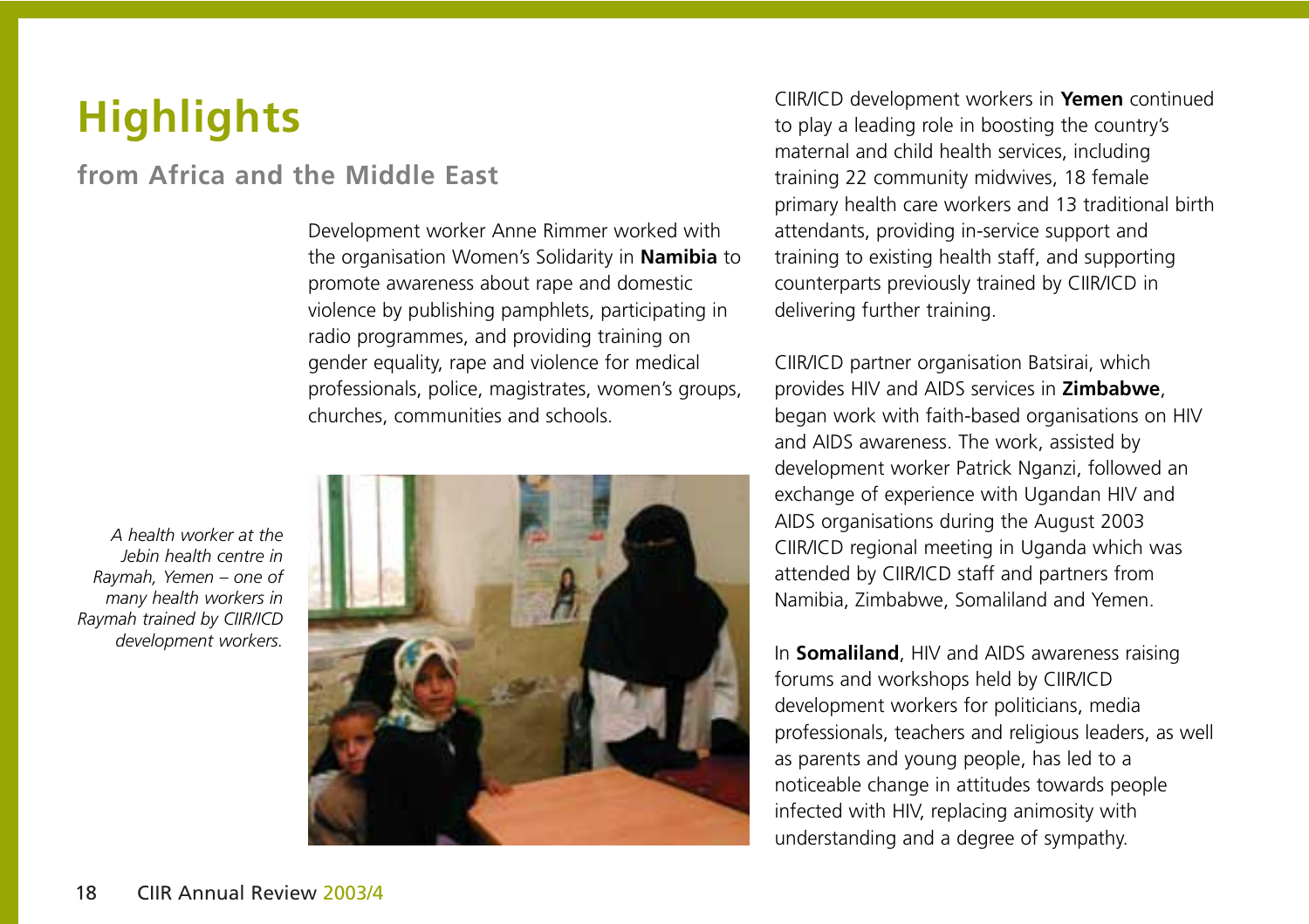

*Sofia Jacobs, the first woman to be chosen as a chief by the San people in Namibia. The elections, held in June 2003, were facilitated by the Omaheke San Trust and CIIR/ICD development worker Ian Agnew.* 

Development worker Ian Agnew helped the Omaheke San Trust in **Namibia**, which promotes the rights of the marginalised San people, to grow in size from only one San staff member in 2002 to more than 10 at the end of 2003/4. During the year the Trust implemented programmes covering sustainable livelihoods, education, arts and crafts, and HIV and AIDS.

Development worker Mary Enright introduced a sustainable library system using both electronic and manual systems at Amoud university in Borama, **Somaliland**, and worked at Hargeisa university and Gandhi public library to increase access to books and reading materials.

In **Namibia**, development worker Forward Mlotshwa helped the National Federation of People with Disabilities increase the public profile of disability issues – including persuading the president of Namibia to be patron of a disability awareness building campaign, and successfully lobbying for sign language to be used for news bulletins on national television.

Community participation in planning and delivering health care in **Yemen** was supported by CIIR/ICD through training at district level and advocacy at national level. Training was provided for 70 community members of district health councils and local health committees and CIIR/ICD development workers made follow-up visits to trainees in their respective villages.

Development worker Yvette Lopez, part of a team of three development workers contributing to CIIR/ICD's capacity building programme for local NGOs in **Somaliland**, provided advocacy advice and support to human rights organisations and organisations working with marginalised groups including young people, people with disabilities and minority groups. (See page 25 for more on CIIR's advocacy and communications work.)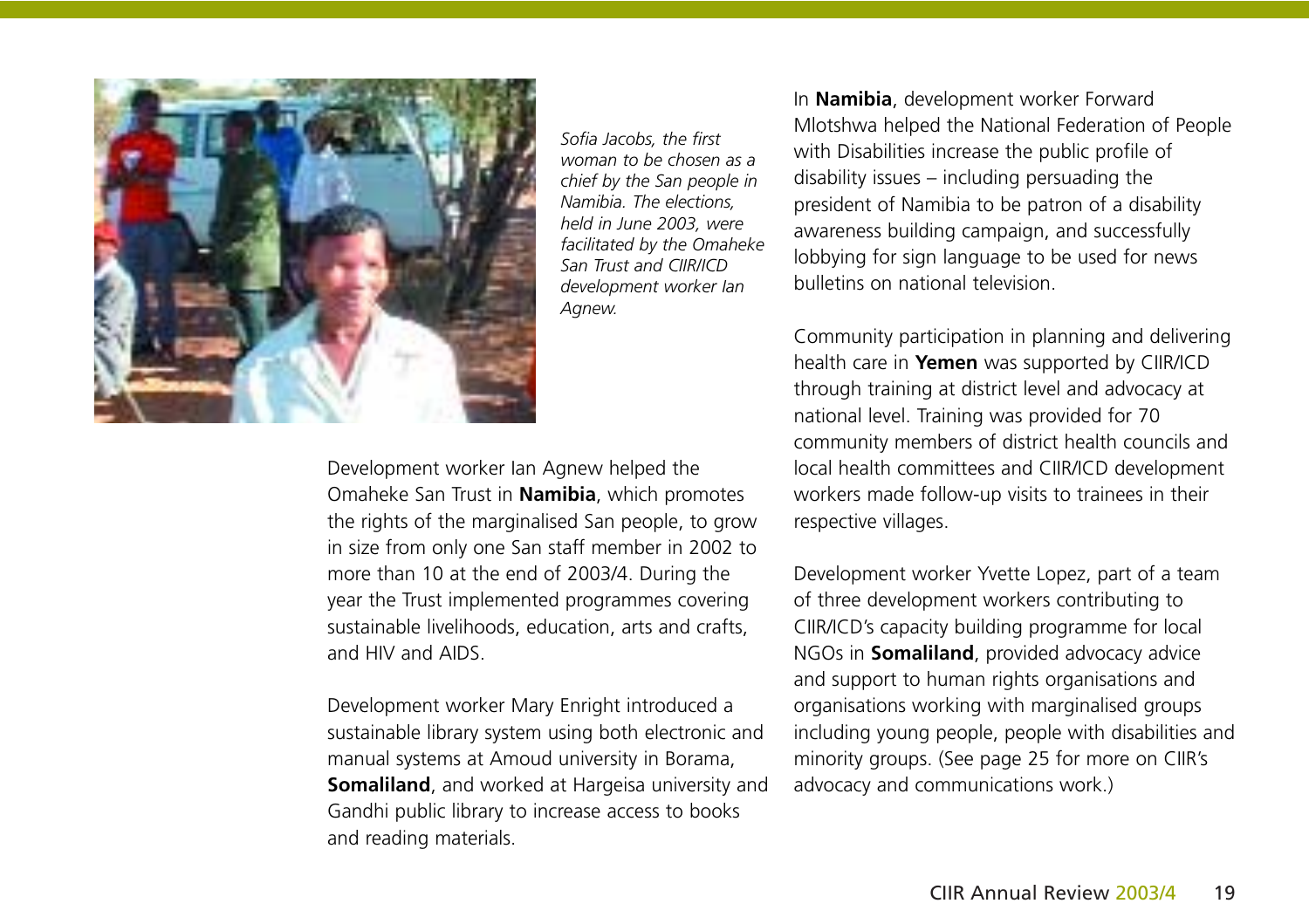*Women at a community meeting in Aileu, East Timor*

**Start** 

 $\heartsuit$ un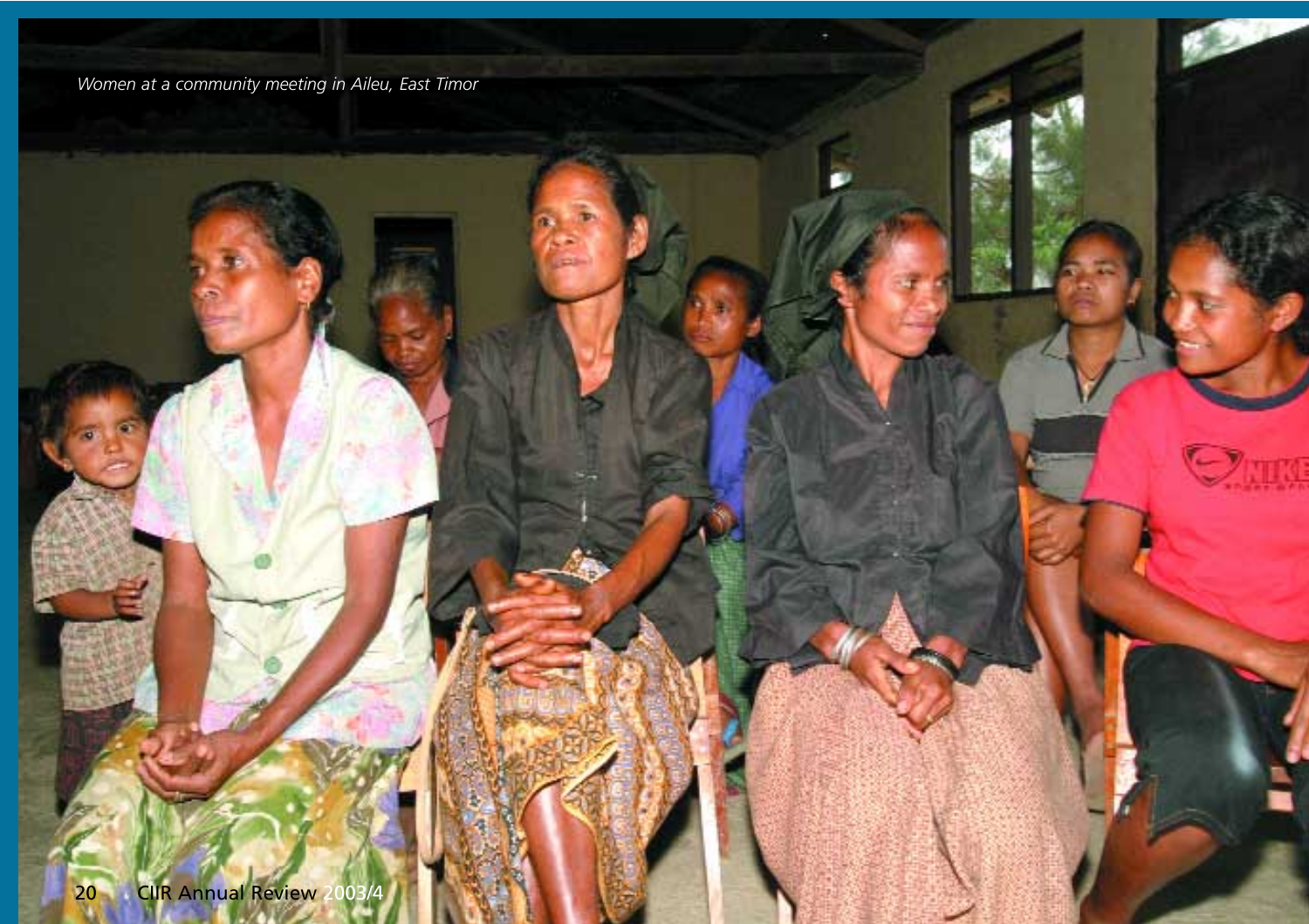#### **Part of the community**



**eirdre Nagle, a marketing adviser, is in**<br> **East Timor for a year to work with local**<br>
women's organisations, helping them to<br>
think about wave of improving and expanding **East Timor for a year to work with local think about ways of improving and expanding their income-generating activities.**

At first, Deirdre found it hard to gain the women's trust. 'Now when I enter the village they call me "mana boot" [big sister],' she says. 'I find this really difficult but also very endearing. The responsibility is huge, but it makes me feel part of the community. I realise I can never assimilate into these communities but I can have a role in their future.'

Part of that role is 'working with all of the community', not just the women. The men have seen the benefits of her work with the women 'and now take an active interest and ask for advice in their own activities'.

**'Working with a community to the point where an idea can be implemented takes time and patience – but seeing a community empowered from their own actions and initiatives gives me the motivation to continue.'**

**– Deirdre Nagle, CIIR development worker in East Timor**

In one example, in the village of Aileu, the introduction of fish farming – usually a maleoriented activity – 'has brought the people, men and women, together'. Deirdre explains: 'From the moment we got there with the fish, the women took my hand and we walked over an hour down the valley to where the ponds were dug. The women have now decided to have a garden there and plant different vegetables. They are now planning to use local technology and produce to make fish food to increase the sustainability of their activity.'

In addition to advising on particular projects, Deirdre hopes to pass on her skills in marketing and networking. 'At the moment the communities have come together to form a marketing committee,' she says. 'It is hoped that over time this committee will be able to represent them and provide for the needs of the communities independently.'

Deirdre also accompanies community members in meetings with government departments such as the ministries of industry, agriculture and health. As she says: 'Exposure to how to find solutions to situations and use their own initiative is essential for the development of local communities.'

For Deirdre, development is not about providing solutions to problems, but building people's confidence to find their own solutions.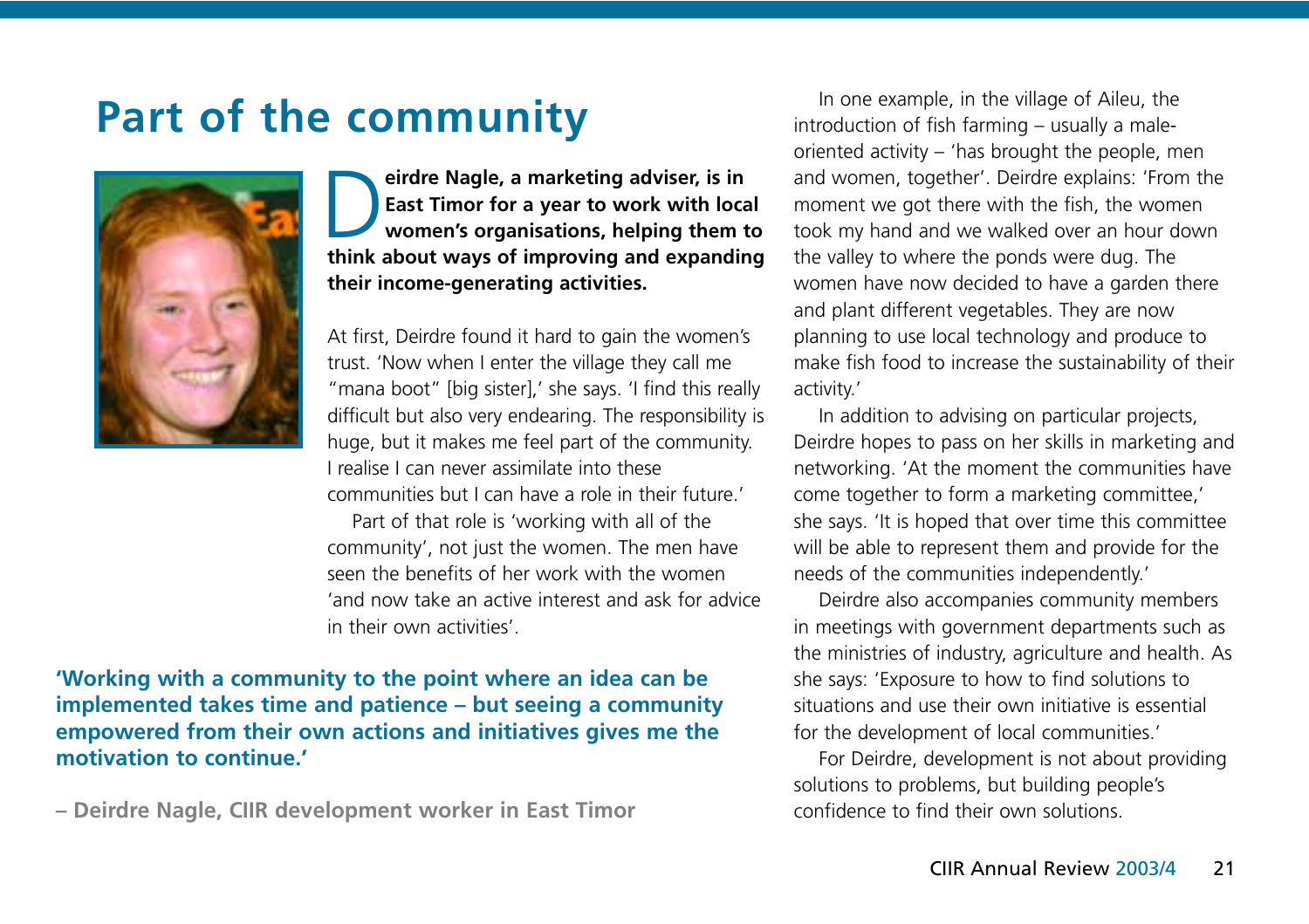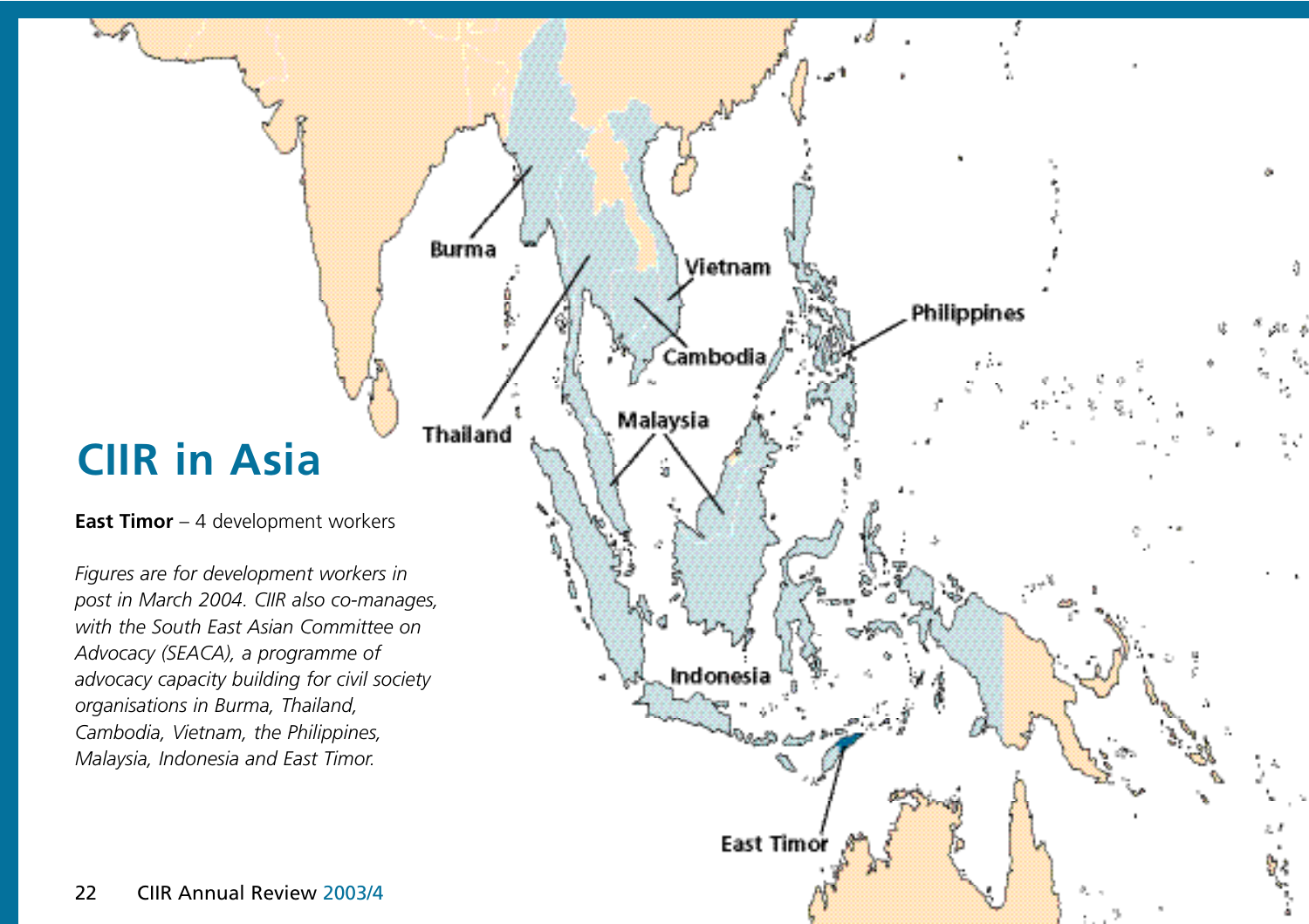

*CIIR's women's advocacy officer in East Timor, Ivete d'Oliveira (left), with the head of East Timor's Office for the Promotion of Equality, Maria Domingas Fernandes.*

### **Objectives**

CIIR works with partner organisations in Asia to:

- develop a strong civil society in the countries of the region
- strengthen the ability of civil society organisations to speak out effectively for the rights of poor and marginalised people
- ensure broader participation by women in civil society, in administrative structures, and in political life
- empower organisations to manage and implement their own development projects
- promote reconciliation in East Timor and in other communities in the region that have experienced or are experiencing conflict.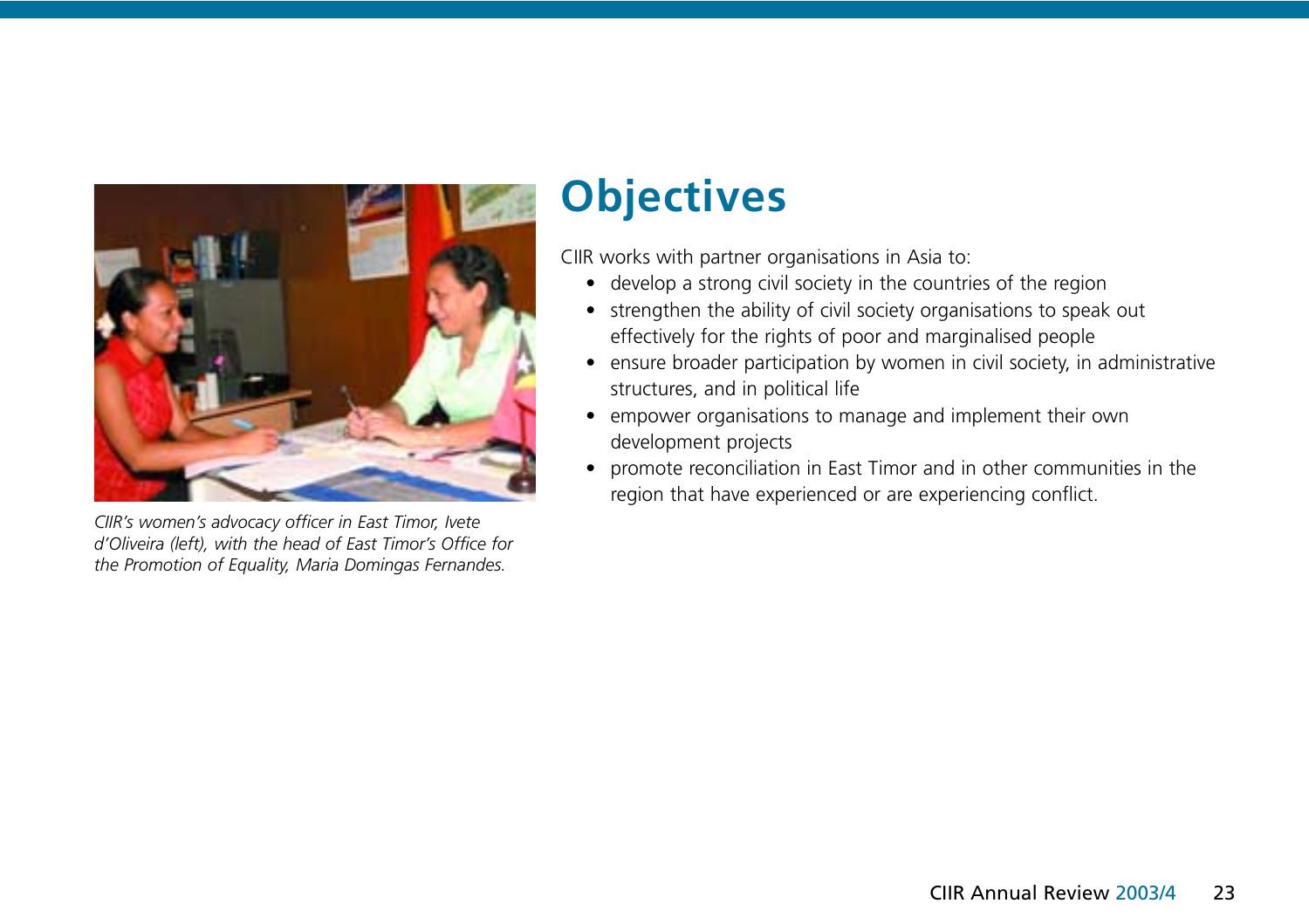## **Highlights**

**from Asia**

CIIR's women's advocacy officer in **East Timor**, Ivete d'Oliveira, was a leading trainer in gender mainstreaming workshops organised by the Office for the Promotion of Equality. The workshops are being given to all government departments to ensure that the needs and interests of women are integral to government policies and practices.

The South East Asia Committee on Advocacy's programme of advocacy training and capacity building included training 84 staff members of civil society organisations from across **South East Asia** in advocacy strategy and techniques, and publishing a handbook on advocacy in English and Bahasa Indonesia. Grassroots advocacy workshops were also held in all eight countries. During the year participating organisations conducted advocacy campaigns in their countries, such as those by youth organisers working with indigenous peoples in Malaysia, and groups working with people with AIDS in Ho Chi Minh.

Development worker Emily Roynestad worked with REDE, the **East Timorese** women's network, to help the network build its capacity to represent women and promote women's interests. As a result REDE now has a clearer vision, an improved structure and organisational plan, and better financial and administrative systems.

CIIR's women's advocacy officer, Ivete d'Oliveira, took a key role in helping **East Timorese** women prepare for a special hearing at the country's truth commission (CAVR) on women's experience during the country's occupation by Indonesian forces. Ivete helped the women to prepare a report and presented the findings at the hearing, which included heart-rending testimonies from women victims of violence.

*CIIR development worker Emily Roynestad outside the offices of REDE, the East Timorese women's network.*

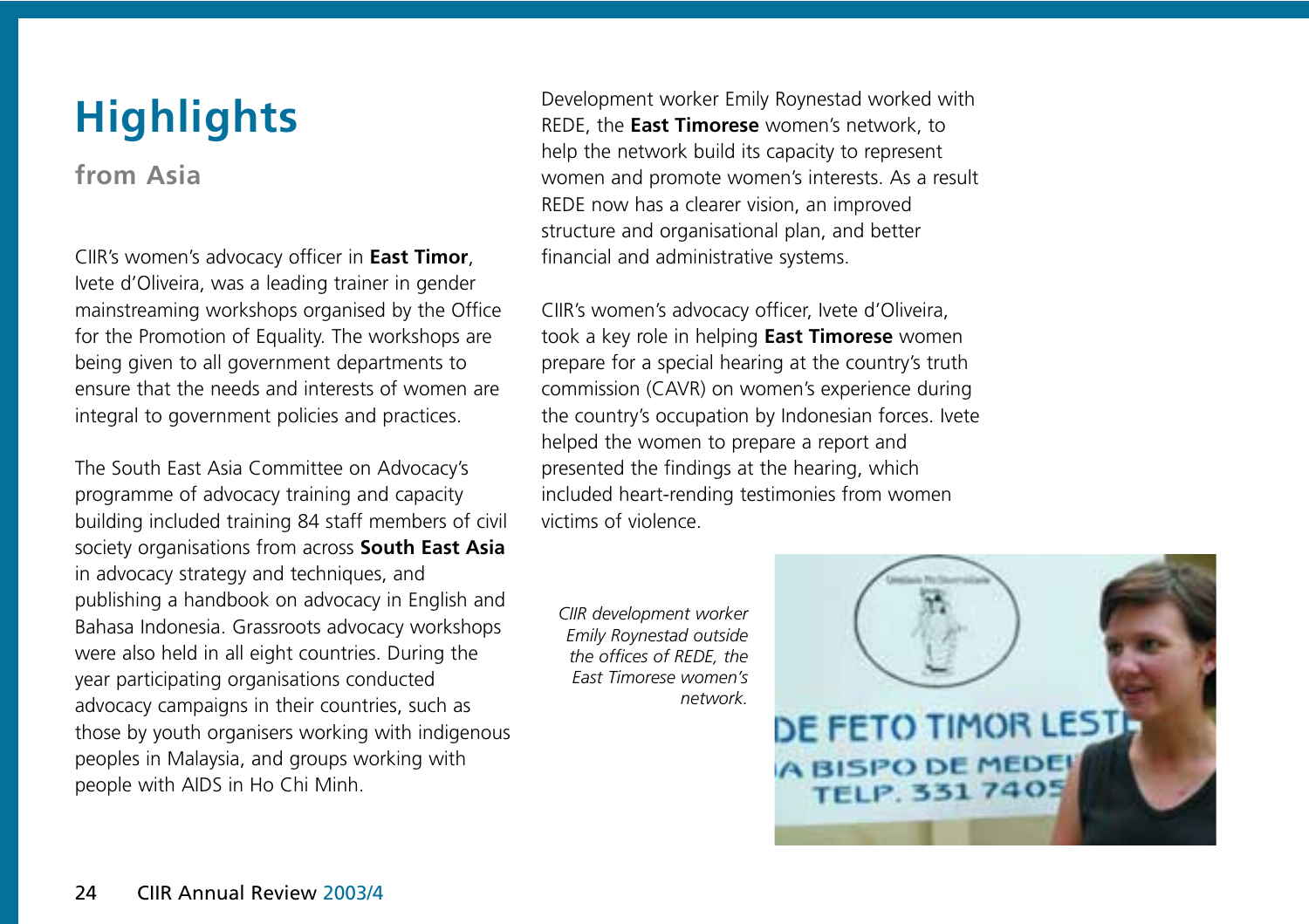## **Other work in 2003/4**

**CIIR/ICD development workers work in partnership with local organisations to strengthen their capacity to bring about practical change in a sustainable way. But this work is not just about sharing skills. We also support our partners in their advocacy work, and draw on their concerns to inform our own advocacy at national and international levels.** 

For CIIR, development is not just about changing lives, but also about changing minds. Our development workers work to strengthen the ability of partners to advocate for change, while our international advocacy seeks to raise public awareness and influence decision-makers to tackle the causes of poverty.

Communication – through our media work, website and fortnightly e-mail newsletter, and publications such as our quarterly magazine *Interact* – is vital. By getting our message out to our members, supporters and the wider public, we aim to promote international solidarity, reflection and development awareness.

Needed but unwanted



## **Highlights**

CIIR worked with a coalition of British agencies to increase awareness of the situation in Haiti. A CIIR report, *Haiti 2004: A nation in crisis*, included recommendations for international action to assist Haiti to build a better future for its people. CIIR also organised a photo exhibition, *Haiti: Behind the headlines*, revealing the realities of life for people in one of the poorest countries in the world.

CIIR partner organisations campaigned throughout the year to promote the rights of Haitian immigrants and their descendants living in the Dominican Republic, with a notable success being a test case confirming the right to Dominican nationality of children of Haitian parentage born in the Dominican Republic. CIIR also published *Needed but unwanted*, an influential study of Haitian immigrants and their descendants in the Dominican Republic.

CIIR commissioned and published an important study on the extent to which women and gender issues are included in poverty reduction strategies. Focusing on experience in Nicaragua and Honduras, the report contains crucial lessons for tackling women's poverty in Central America and beyond.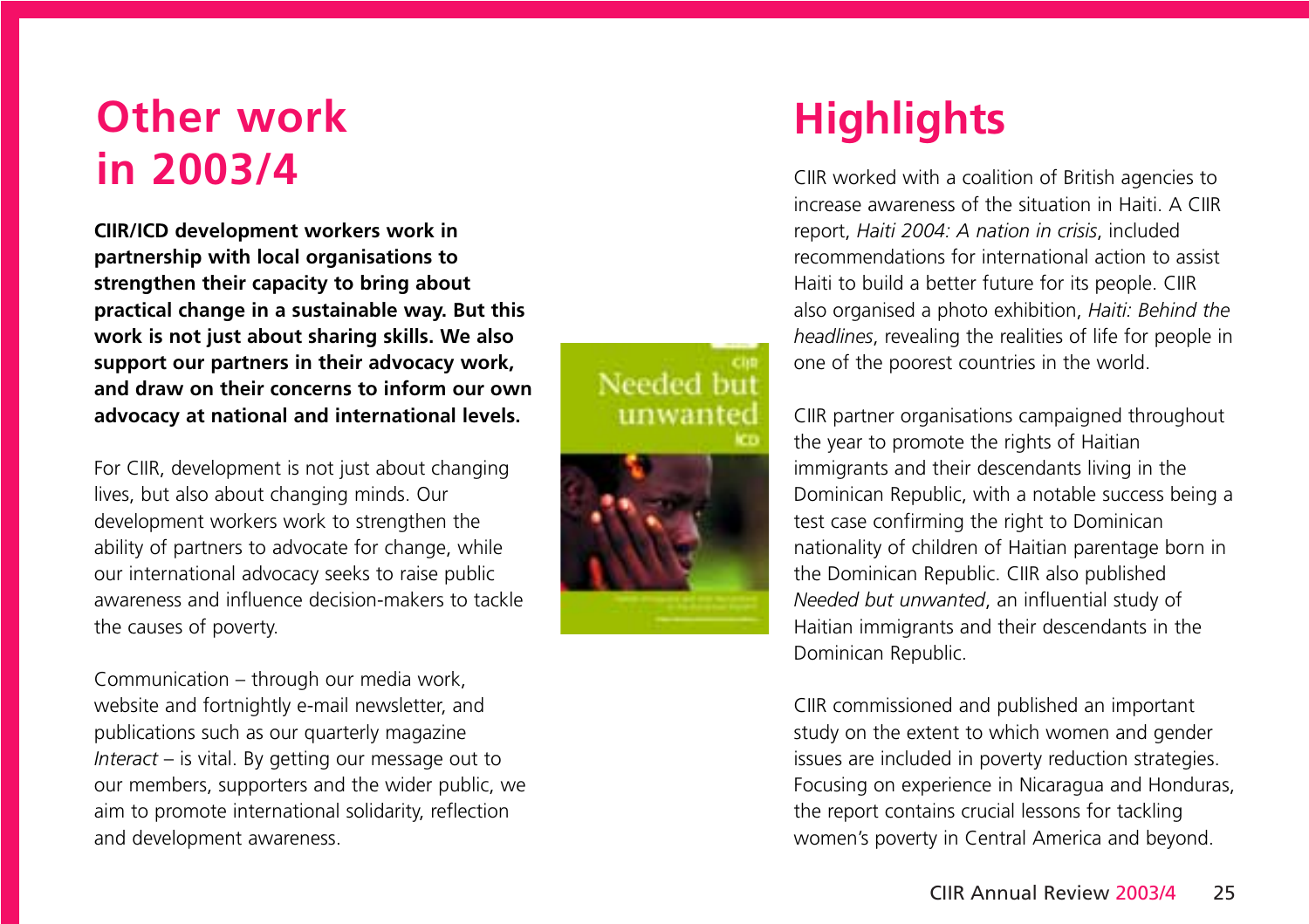CIIR's environmental advocacy project drew on the experience of CIIR/ICD partners in Latin America and the Caribbean to promote sustainable agriculture as a key livelihood strategy that can contribute to the reduction of poverty and help protect the environment. A CIIR Comment on environmental vulnerability, a faith reflection highlighting the responsibility of Christians for stewardship of the environment, and a leaflet on genetically modified crops were prepared for publication later in 2004.

CIIR continued to support initiatives which address the rights and welfare of farm worker communities in southern Africa. We jointly published with the Farm Community Trust of Zimbabwe a lobbying document on the situation of commercial farm workers in Zimbabwe, and followed this up with a CIIR Comment on land reform in southern Africa.

CIIR held a successful launch for the book *Somalia – the untold story*, a groundbreaking examination of the impact of the civil war on Somalian women. The book was co-edited by CIIR's Judith Gardner and co-published with Pluto Press.



CIIR brought together participants from across southern Africa in a symposium exploring ideas for the way forward for the region, and published a report, *Futures for southern Africa*, and a CIIR Comment, *Whatever happened to the postapartheid moment? Past hopes and possible futures for southern Africa*.

CIIR continued to work closely with Angolan partners and with the British Angola Forum to raise concerns about Angola's fragile peace at UK government and parliament level.

CIIR's Asia research and advocacy programme, based in Manila, published a book on the role of faith-based groups and non-governmental organisations in promoting peace and development in Papua and Mindanao. It also conducted research on NGO good practices in Indonesia, Cambodia and the Philippines and on NGO approaches to poverty reduction. During the year, CIIR began to develop a programme of work on Papua, and took the initial steps to set up a three-year regional peace and conflict programme.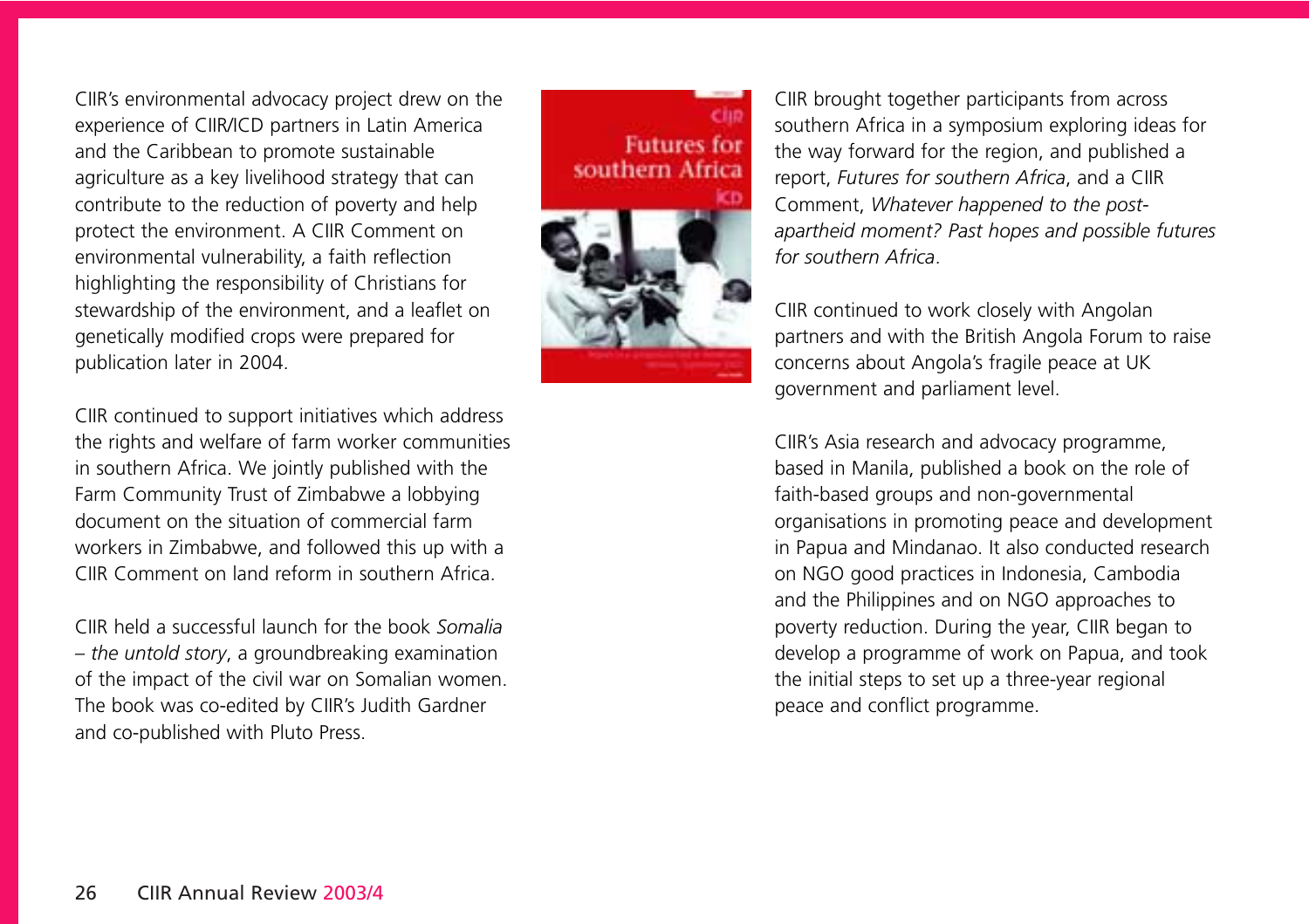#### **Finances**



*Esnín, a seven-year-old girl at Los Pipitos, Condega (see story on page 9).*

**During the year** CIIR has maintained income levels despite some operational difficulties. We are alert to possible future funding difficulties, and are taking steps to improve fundraising planning and coordination to ensure our income is not affected.

Levels of expenditure on senior management and administration remain consistent with good practice in the sector, and a comparison of senior staff in the sector indicates costs are on the low side. Training of in-country staff on a new computerised accounting package has continued and skill levels are increasing.

CIIR has restricted and unrestricted reserves. Restricted reserves are those funds that have been earmarked to provide for future activities. CIIR's policy on unrestricted reserves is to aim for a position in which the organisation holds a level equivalent to at least two months' running costs. As part of this policy, £75,725 was transferred to unrestricted reserves in this financial period. The 2004 budget target for reserves was met in the financial year to March 2004. The directors continue to review CIIR's level of reserves on an annual basis.

CIIR undertakes an annual assessment of risks faced by programmes and the organisation overall. The main risks identified are funding and other external factors, while within the programmes security continues to be a major issue.

CIIR is managed by a Board of Directors with two subcommittees. The Finance and Administration committee is responsible for planning, budgeting, reviewing actual performance, financial control and other financial matters including fundraising. The Nominations and Remunerations committee deals with Board recruitment, human resources and remuneration issues. Revisions to CIIR's Memorandum and Articles were agreed by the membership and approved by the Charity Commission, except for the charitable objects which are still subject to Charity Commission approval.

A summary of CIIR's finances for the year ended 31 March 2004 is given overleaf. CIIR's financial statements for the year ended 31 March 2004 have been audited by the independent auditors, Appleby & Wood. A copy of the full audited accounts is available on request from CIIR.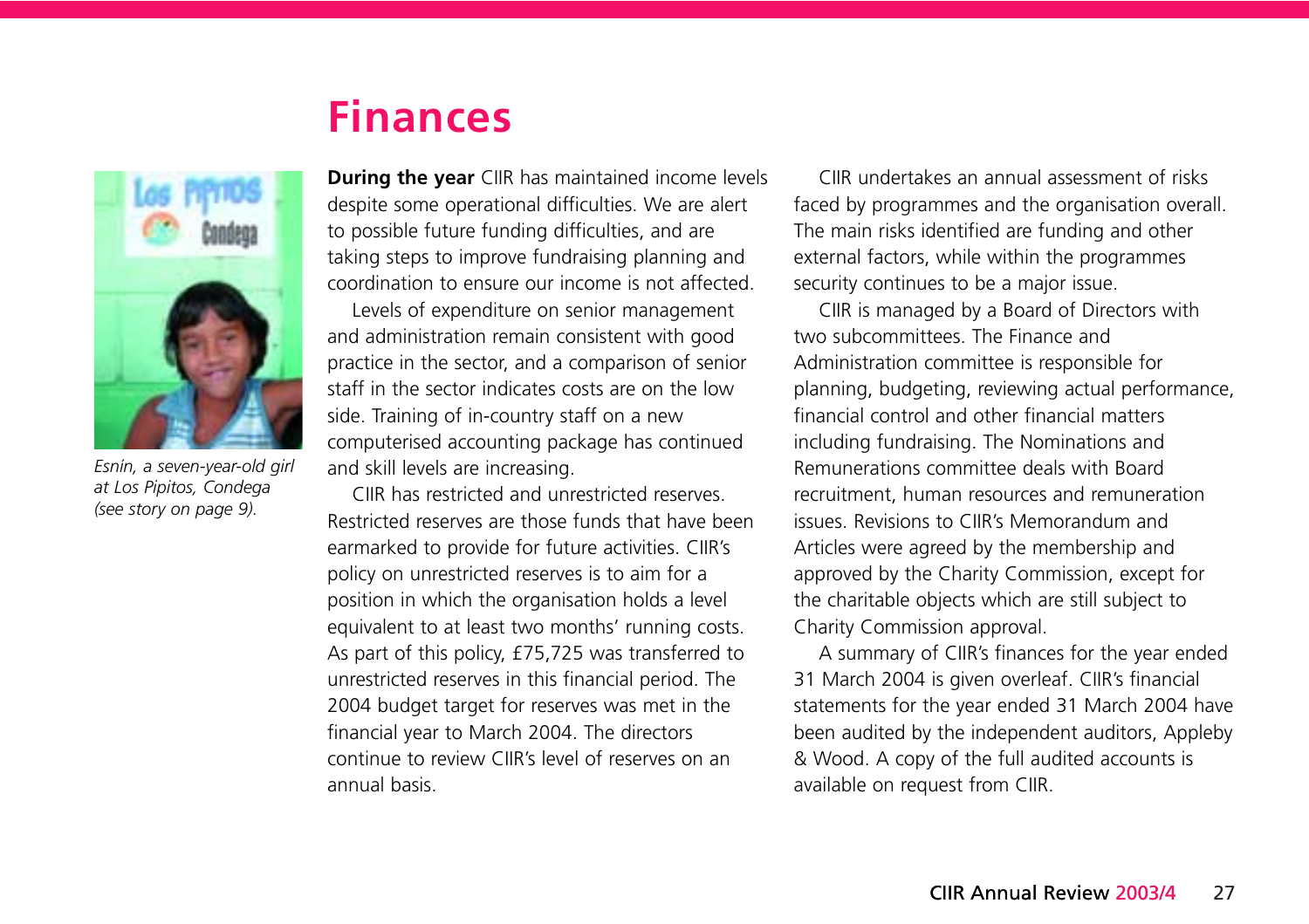## **Where did the money come from?**

#### Total income: **£4,435,826**

#### Department for International Development (DFID) Partnership Programme Agreement 53% Community Fund 13% Comic Relief 6% Membership, donations, sales and others 6% European Commission 5% DFID South East Asia 4% Agency for Personal Service Overseas (APSO)/Development Cooperation Ireland (DCI) 4% Catholic Agency for Overseas Development (CAFOD) 3% Christian Aid 2% Fund for International Development (OPEC – Organisation of the Petroleum Exporting Countries) 1% Kairos, Canada (Canadian Ecumenical Justice Initiatives) 1% Social Fund for Development (World Bank) 1% Trocaire 1%

#### **Acknowledgements**

CIIR wishes to thank all those who made donations to our work in the financial year 2003/4.

The agencies listed opposite (left) donated more than £20,000. The agencies and individuals listed below donated more than £1,000:

Bethlehem Fathers Canadian Catholic Organisation for Peace and Development Caritas Aotearoa New Zealand Columban Sisters Corcoran, Sam and Helen Davies, Revd Canon P Dominican Generalate Fuller, R C Haskins, C and G Institute of the Blessed Virgin Mary Ireland Aid to Timor Keane, Marie-Henry, Dominican Generalate

Misereor Missionary Society of St Columban Nordic Africa Institute Oxfam Passionists Penarth CIIR Support Group Society of Jesus Society of the Holy Child Jesus Society of the Sacred Heart Taylor, Rt Revd Maurice Wild Rose Trust Wooding, Philip

CIIR would like to thank all our supporters, some of whom did not wish to be publicly acknowledged.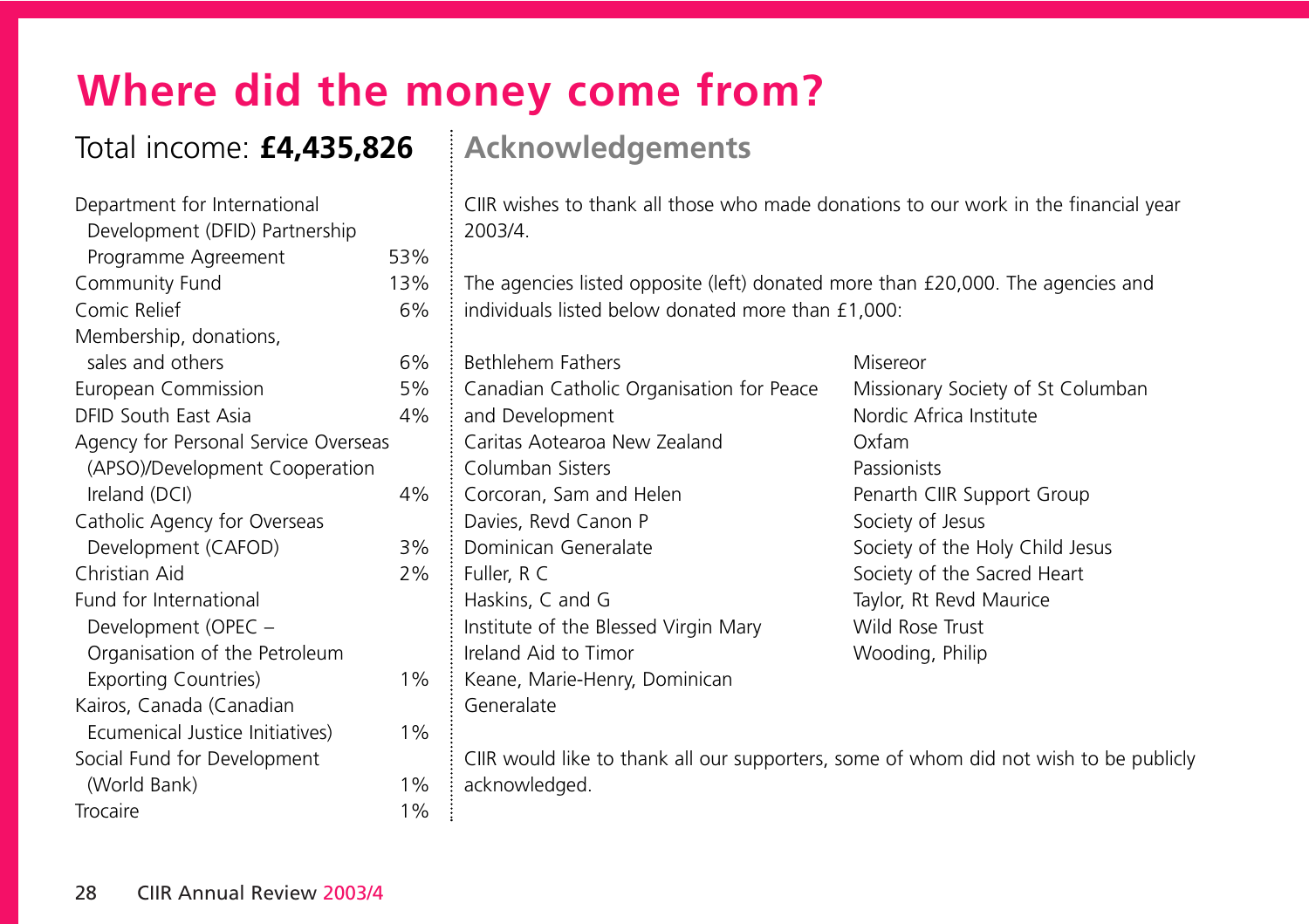## **Where was the money spent?**

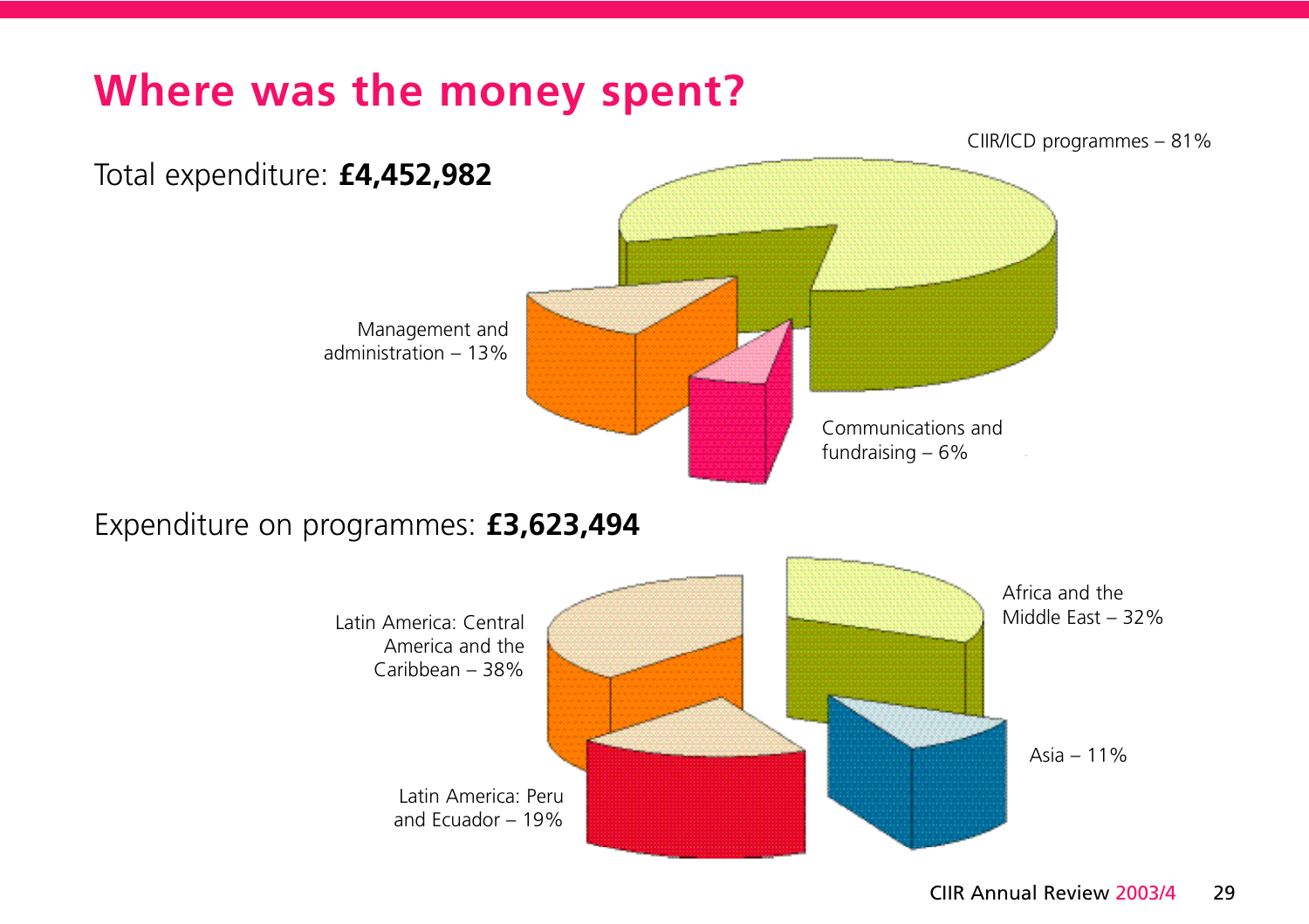## **People and places**

#### **Directors**

Timothy Chambers (treasurer) Rick Davies Max Figueiredo (vice chair) George Johannes (resigned 17 Oct 2003) Phil King Jane Leek (vice chair) Brenda Lipson Sue Lucas Helena Molyneux (chair) Rosemary Read Dennis Sewell Graham Young

#### **Senior staff**

Christine Allen (executive director) James Collins (director of finance and administration) Mary Garvey (programmes director, appointed 22 Sep 2003) Dennis Hawes (programmes director, retired 31 Oct 2003) Nick Sireau (communications manager)

#### **Country offices**

CIIR/ICD country offices are staffed by nationals of those countries.

#### **Dominican Republic**

Country representative: Sonia Vasquez **East Timor** Country representative: Antonia Velasco **Ecuador** Country representative: Luis Camacho **El Salvador** Country representative: Carmen Medina **Honduras** Country representative: Xiomara Ventura **Namibia** Southern Africa programme manager: Nathaneal Areseb **Nicaragua** Country representative: Patricio Cranshaw **Peru** Country representative: Dina Guerra **Somaliland** Country representative: Adan Yousuf Abokor **Yemen**

Country representative: Abdulla Al Syari

#### **Zimbabwe**

Programme coordinator: Cathrine Chirima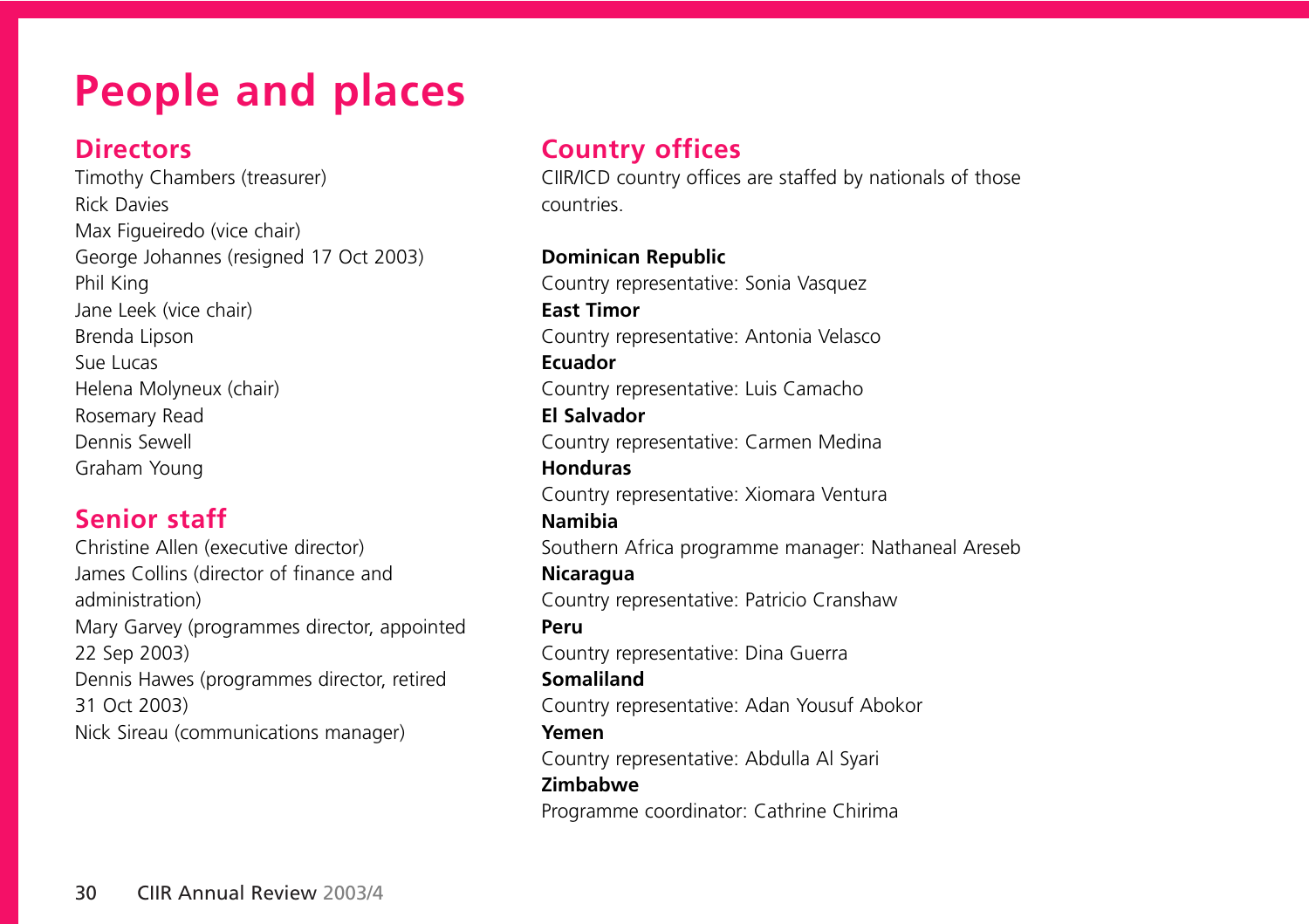

*Jama Ibrahim Awil (standing), programme officer, and Osman Ahmed Abdi (seated), chairperson of CIIR/ICD partner organisation ANDP in Somaliland (see story on page 15).*

#### **CIIR annual review 2003/4**

Published by the Catholic Institute for International Relations (CIIR), Unit 3, Canonbury Yard, 190a New North Road, London N1 7BJ, UK tel +44 (0) 20 7354 0883; fax +44 (0) 20 7359 0017; e-mail ciir@ciir.org **www.ciir.org**

CIIR is registered in the UK as a charity (number 294329) and a company (number 2002500) limited by guarantee.

In some countries CIIR is known as International Cooperation for Development (ICD).

In this annual review, CIIR/ICD is used for work in Africa, Yemen, Latin America and the Caribbean. CIIR is used for international work, and work in South East Asia.

Photos by Nick Sireau/CIIR except: page 4 – photo supplied by Puntos de Encuentro; pages 8, 9 and 27 – Liz Light; page 15 – Yvette Lopez; page 19 – Ian Agnew.

Maps (pages 10, 16 and 22): Peters Projection World Map © Akademische Verlagsanstalt, Vaduz.

Design: Twenty-Five Educational Printing: APG (APG holds ISO14001 accreditation for international environmental standards)